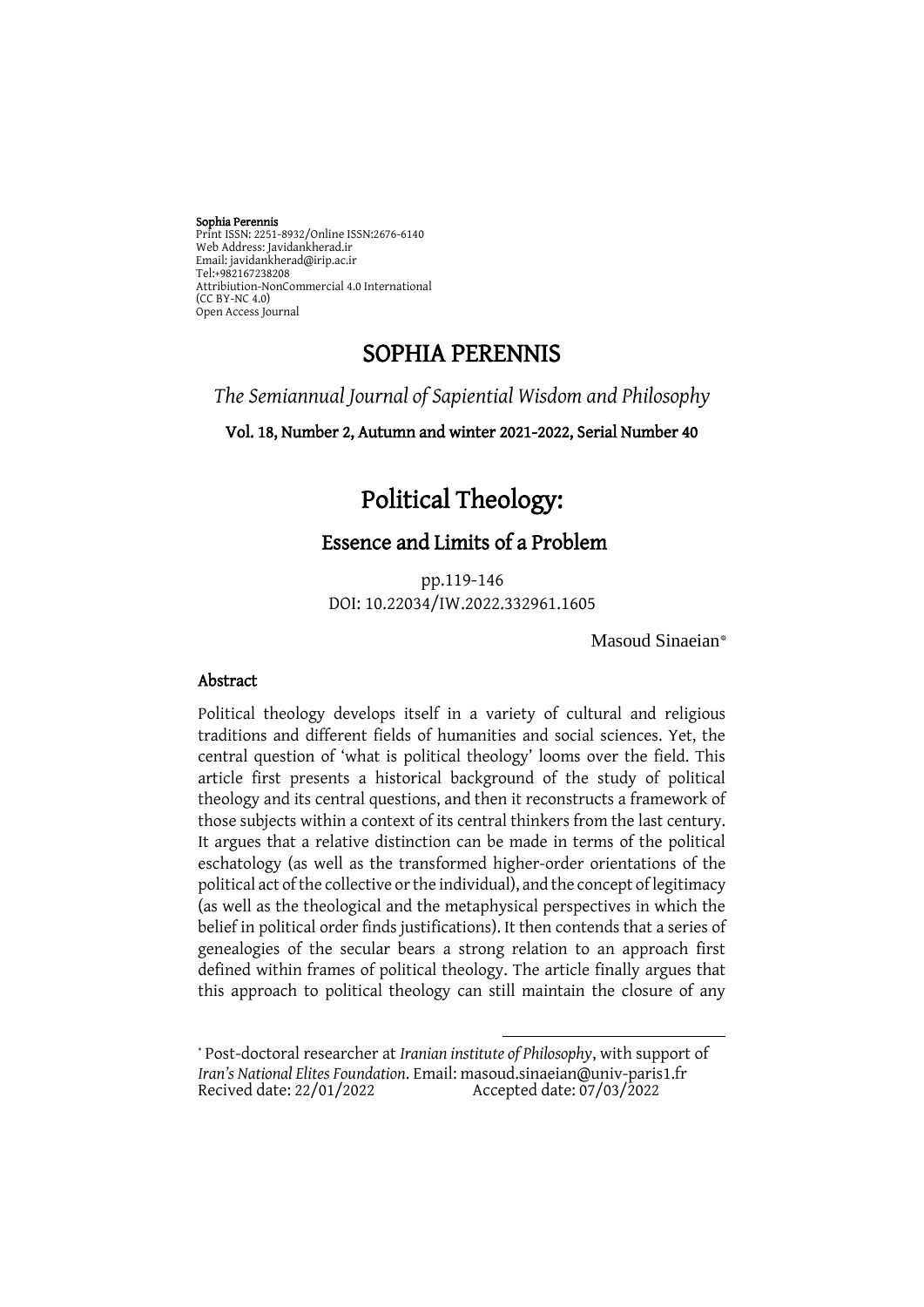purely theological claim upon non-substantial frames of modern politics, and yet make distinctions of itself from both mere archaism and theological politics.

Key Words: « Political Theology », « Eschatology », « Legitimacy », « Secularization », « State Legal Theory ».

The study of political theology is flourishing in both a variety of cultural and religious traditions and different fields of humanities and social sciences. Yet, the central question of 'what is political theology' looms over the field. The answers to this question are constantly in dispute in the context of accelerating returns of political theologies in the actual world, paired with the growing uncertainty regarding the reality of the process of secularization.

This article before all presents a historical framework for the problem of political theology, and on that basis, it first formulates two primary attitudes and their underlying presuppositions. It then discusses a third approach to political theology in terms of genealogy of the secular, or more specifically, the theory of transfer of theological concepts into modern state-legal theory within a context of its central thinkers from the last century.

In that mindset, the article argues that a relative distinction can be made in terms of the political *eschatology* (as well as the transformed higher-order orientations of the political act of the collective or the individual), and the concept of *legitimacy* (as well as the theological and the metaphysical perspectives in which the belief in political order finds justifications). Various subjects such as the relations of the salvation and the power, or the divine action and the political order, the sanctifications of the actual political scene (or transcending its requirements), or the assumption of a metaphysical perspective on the relation of the public and private spheres, can be all still addressed in such a context. The proposed dual-frame neither claims to be comprehensive nor to describe a totality of political theologies in all theologico-political traditions. It primarily helps to provide a basis upon which the mutual relations of certain general categories can be better seen, and yet the problem of political theology toward the assumedly secularized modernity can be analyzed. The article then continues by underlining three presuppositions: First, these political theologies presuppose a status originally valid in theological terms. Second, both mentioned categories of political theologies seem to be systematically interdependent or intersecting in their realizations. Third, political theology remains essentially polemical as it grounds the dual direction of its intellectual order from religion to politics (and vice versa).

On that framework, the article finally suggests that a series of genealogies of the secular from the last century bears a strong relation to an approach first defined within frames of political theology. This concerns the theological birth-marks that continued significant into the conceptual structures of state theory since early modernity. This approach develops in addressing two basic questions: first, the *de facto* mixture of the theological and the political (despite their *teleological* distinction); second, the *continuity*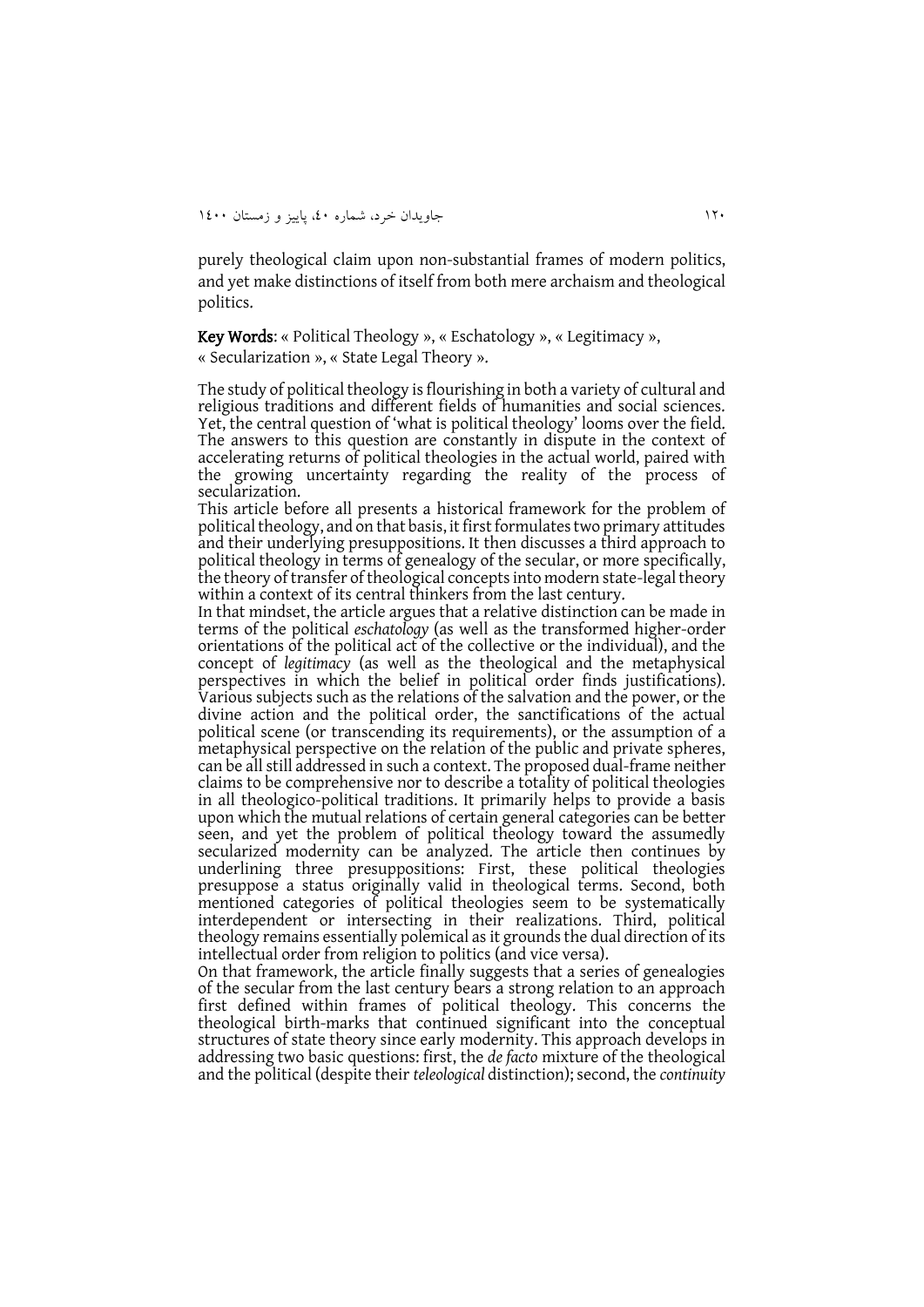الهیات سیاسی: چیستی و حدود يک مسأله 020

of the grand conceptual structures (originally embedded in the historical institution of Christianity) toward state-legal theory (despite the reality of the *rupture*s between theology and juridical science). Regarding the first, political theology may stress that the teachings about the political order have been closely imbued with theological conceptions for millenniums. This position of political theology regarding the reality of the theologicopolitical fusions is also part of its critique of the late modern attempts to all formally separate the two domains. Regarding the second, political theology may still entail a methodological approach to study both subjective and historical attitudes of that continuity: On the one hand, the grounding structures of the concept of legitimacy continue within the socially sacred belief systems; On the other, the formal correspondence or similitude of any juridico-political discourse to the symbolic orders (which provides the conditions of its acceptance) is still at the stake. This study can be realized in each era regarding the nature of statehood as well as the legitimation of its socio-political orders.

The article concludes that the problem of political theology and its limits in modern times can be reconsidered through those lenses: The rather realistic understanding of the limits and the possibilities of political theology in that situation requires the recognition of the *general*relation of political theology and political theory, as well as the *specific* relation of the modern juridicopolitical coordination of the public with legacies from its theologicopolitical past. This ground provides the article to contend that political theology may: not only contest any separation of religion and politics in purely formal or strictly legal terms, but it can still maintain the closure of any purely theological claim upon the modern 'the political', and yet make distinctions of itself from both mere archaism and theological politics.

#### **References**

- Asad, T. (2018) *Secular Translations*, New York: CUP.
- Arendt, H. (1958) *The Human Condition*, Chicago: UCP, 1998.
- Assmann, J. (2000) *Herrschaft und Heil*, *Politische Theologie in Ägypten, Israel und Europa*, Munich: Hanser.
- Bakounine, M. (1982) *Œuvres complètes*, *VIII*, Paris: Champ Libre.
- Bloch, E. (1918) *Geist der Utopie*, München et al.: Duncker & Humblot.
- Böckenförde, E. W. (1982) *Staat, Gesellschaft, Kirche*. Freiburg: Herder.
- Böckenförde, E. W. (1991) *Recht, Staat, und Freiheit*, Frankfurt: Suhrkamp.
- Böckenförde, E. W. (2020) *Religion, Law and Democracy*, Oxford: OUP.
- Bourdin, B. (2015) *Le christianisme et la question du théologico-politique*, Paris: Cerf.
- Brunner, O. et al. (eds.) (1982) *Geschichtliche Grundbegriffe, 4*, Stuttgart: Kletta-Cotta.
- Cavanaugh, W.T. & P. M. Scott (eds.) (2019) *The Wiley Blackwell Companion to*  Political Theology, 2<sup>nd</sup> ed. Sussex: Wiley Blackwell.
- Galli, C. (1996) *Genealogia della politica*, Bologna : Il Mulino.
- Galli, C. (2019) «Teologia politica: struttura e critica», *Teologie e politica.*  Macerata: Quodlibet, pp.29-51.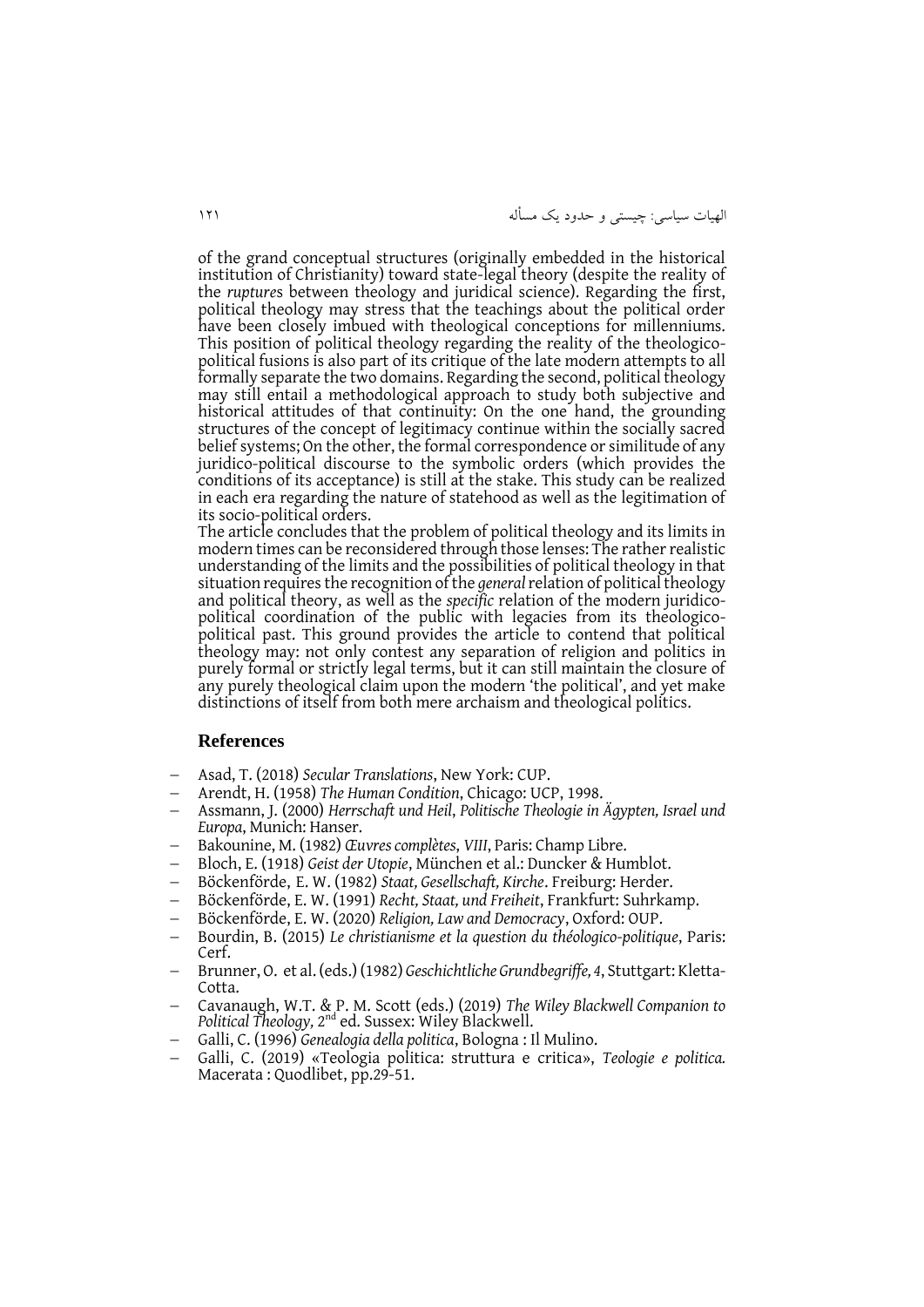- Gauchet, M. (1985) *Le désenchantement du monde: une histoire politique de la religion.* Paris : Gallimard.
- Gutierrez, G. (1971) *Theology of Liberation*, New York: Orbis, 1973.
- Habermas, J., Ch. Taylor (et al.) (2011) *The Power of Religion in the Public Sphere*, New York: CUP.
- Hovey, C. & E. Phillips (eds.) (2015) *The Cambridge Companion to Political Theology*, Cambridge: CUP.
- Kantorowicz, E. (1957) *The King's Two Bodies: A Study in Mediaeval Political Theology*, Princeton: PUP.
- Kelsen, H. (1922) «Gott und Staat», *Logos*, 11 (1922/23): 261-284.
- Kervégan, J.F. (2002) *Crise et pensée de la crise en droit*, Paris : ENS.
- Koselleck, R. (2010) « Repetitive Structures in Language and History », in *Performing the Past*, Amsterdam: AUP, pp.51-66.
- Lefort, C. (1986) «Permanence du théologico-politique?», *Essais sur le politique.* Paris: Seuil, pp.251-300.
- Löwith, K. (1941) *Von Hegel zu Nietzsche*, Stuttgart: S. Fischer, 1969.
- Löwith, K. (1949) *Meaning in History*, Chicago: UCP.
- Lynch, Th. (2019) *Apocalyptic Political Theology*, London et al.: Bloomsbury.
- Maier, H. (1969) « Politische Theologie », *Stimmen der Zeit*, 183: 73-91.
- Mehring, R. (2009) *Carl Schmitt*, Munich: CH Beck.
- Meier, H. (2002) 'What is political theology?', *Interpretation*, 30 (1): 79-91.
- Milbank, J. (2013) *Beyond Secular Order*, Sussex: Wiley Blackwell.
- Moltmann, J. (1967) *Theology of Hope*, London: SCM.
- Phillips, E. (2012) *Political Theology: A Guide for the Perplexed*, London: T&T Clark
- Schmitt, C. (1922) *Politische Theologie I,* Berlin: Duncker & Humblot, 1979  $|1934|$ .
- Schmitt, C. (1917) « Die Sichtbarkeit der Kirche», in *Die Militärzeit 1915 bis 1919*, Berlin: Akademie, 2005, pp.445-452.
- Schmitt, C. (1923) *Römischer Katholizismus und politische Form,* Stuttgart: Klett-Cotta, 2002.
- Schmitt, C. (1932) *Der Begriff des Politischen,* Berlin, Duncker & Humblot, 1991.
- Schmitt, C. (1950) «*Drei Möglichkeiten eines christlichen Geschichtsbildes*», *Universitas,* 5:.927-931.
- Schmitt, C. (1950) *Der Nomos der Erde,* Berlin: Duncker & Humblot, 1988.
- Schmitt, C. (1970) *Politische Theologie II,* Berlin: Duncker & Humblot, 1996.
- Sinaeian, M. (2020) *Du politique au logique théologico-politique chez Carl Schmitt*, Paris: Université Panthéon-Sorbonne.
- Styfhals, W. & S. Symons (eds.) (2019) *Genealogies of the Secular*, Albany: SUNY.
- Taubes, J. (ed.) (1983-87) *Religionstheorie und Politische Theologie*, 3 vols. Münch: Fink.
- Taylor, Ch. (2007) *A Secular Age*, Cambridge & Massachusetts: Belknap.
- Vatter, M. (2021) *Divine Democracy: Political Theology after Carl Schmitt*, Oxford: OUP.
- Walls, J. L. (ed.) (2007) *The Oxford Handbook of Eschatology*, Oxford: OUP
- Ward, G. (2009) *Politics of Discipleship*, MI: Baker.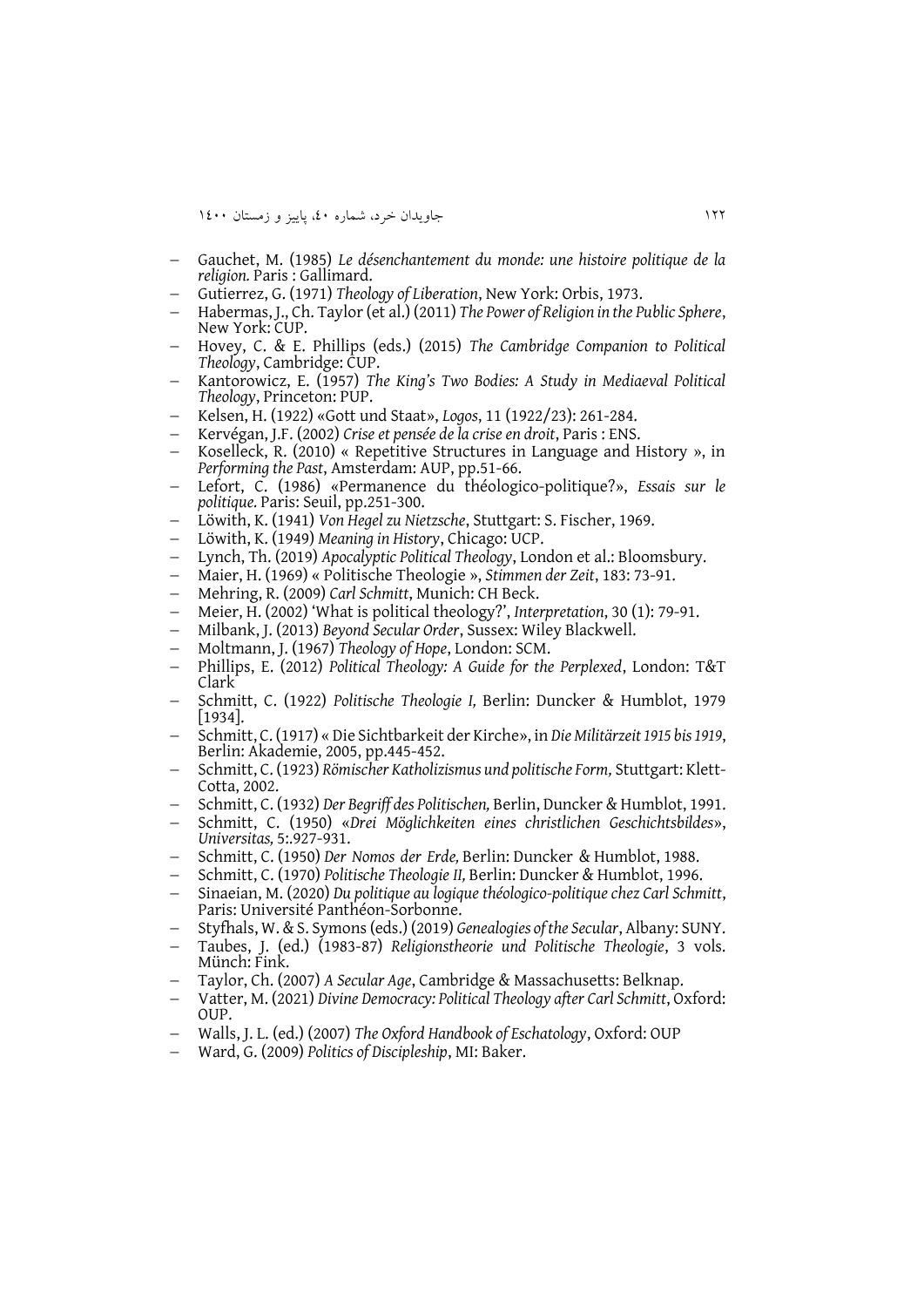الهیات سیاسی: چیستی و حدود يک مسأله 021

**این مقاله دارای درجه علمی-پژوهشی است**

**مجله علمی جاویدانخرد، شماره ،04 پاییز و زمستان ،0044 صفحات -001 001**

**الهیات سیاسی: چیستی و حدود یک مسأله**

 **مسعود سینائیان \***

**چکیده** مطالعات الهیات سیاسی بهطور روزافزون گستردهتر میشود اما پرسش ماهیت الهیات سیاسی همچنان مسألهای محوری است. جستار پیشِرو به مسأله الهیات سیاسی در بنیادی دينی و تاريخی و حدود و امکان آن در مختصات سیاسیـحقوقی جديد میپردازد. ابتدا مختصری از موقعیت و پیشینه پرسشهای آن را بررسی میکند؛ سپس چارچوبی اولیه را برای طرح مسأله الهیات سیاسی بازسازی میکند. در استدالل اين مقاله دو رويکرد اساسی قابل تفکیک هستند: اول، رابطه انواع فرجامشناسی و اشکال تحوليافته آن با فعل و سازوکار اجتماع يا قوای حاکمه؛ دوم، بنیان سیاسیـالهیاتی مشروعیت و توان توجیه ساختار نظمِ عمومی در هماهنگی با منظومهای متافیزيکی. اين چارچوب از يک سو، به تحلیل نسبت اين دو مقوله، و از سويی به درکِ نظاممندترِ پرسشهایِ برآمده از اين پیشینه تا تجدد کمک میکند. بنمايه

فارغالتحصیل مدرسه اقتصاد لندن، دکتر فلسفه دانشگاه پاريس اول سوربنـپانتئون، و دکترای کلیسايی \* دانشگاه کاتولیک. اين مقاله به عنوان بخشی از طرح پژوهشی پسادکتری در مؤسسه پژوهشی حکمت و فلسفه با نظر مشفقانه دکتر شهرام پازوکی و حمايت بیدريغ »طرح همکاری با متخصصان ايرانی خار ج ازکشور» بنیاد ملی نخبگان ایران نوشته شد. رایانامه: masoud.sinaeian@univ-paris1.fr تاريخ دريافت: 0011/00/12 تاريخ پذيرش: 0011/02/01

**.**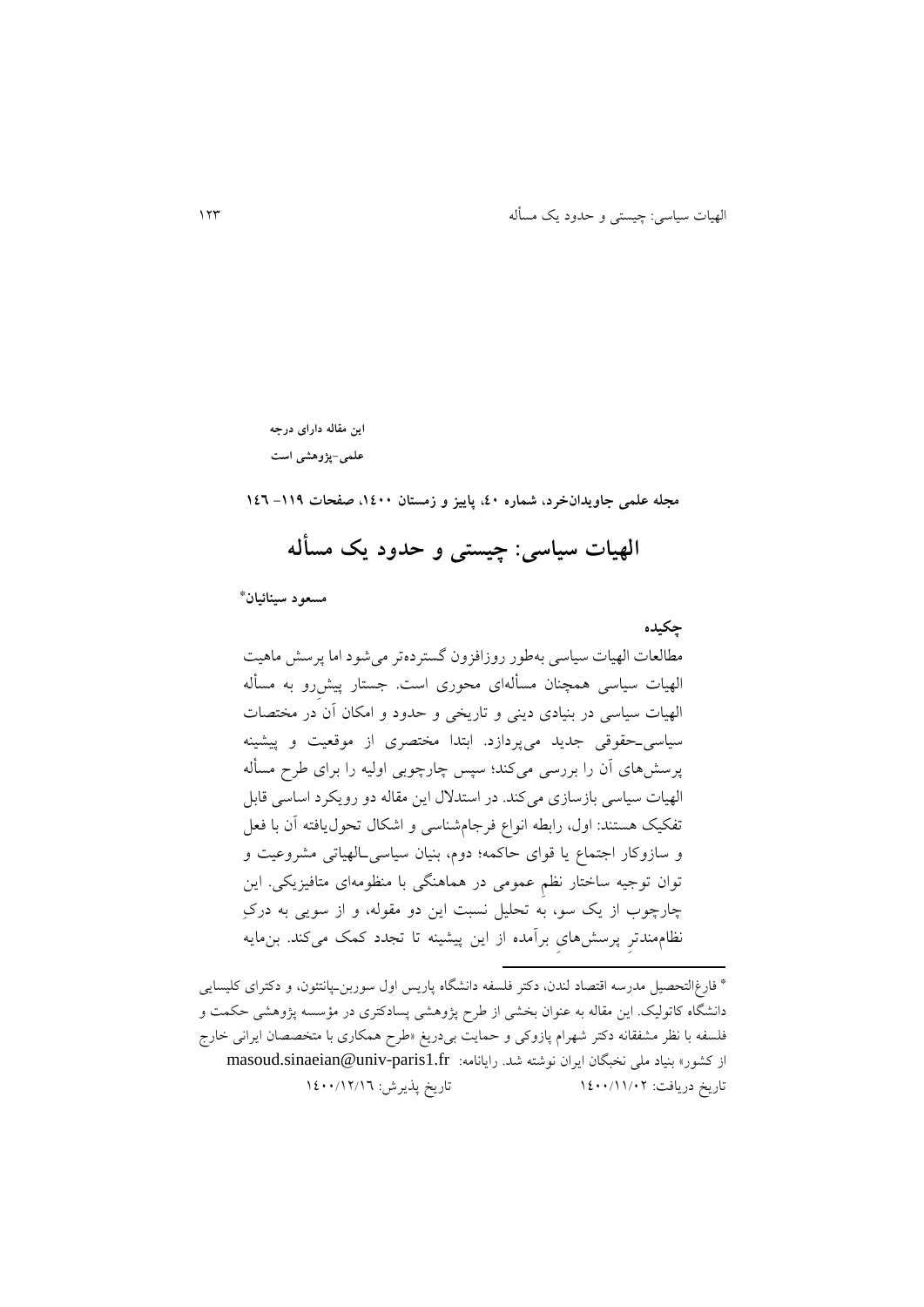رويکرد نهايی به الهیات سیاسی شناختِ تبار مفاهیم و ساختارهای نظريه سیاسیـحقوقی تجدد در نسبت با نهاد فکر الهیاتی است. در نتیجهگیری اين مقاله، اين چارچوب نیز به مانند هر سادهسازی مسأله ديگری نمیتواند ادعای جامعیت داشته باشد اما توان پاسخ به برخی نقدهای اساسی پیرامون حدود و امکان الهیاتهای سیاسی و پرسشهای غايتانگاری و باستانگرايی در مختصات سیاسیـحقوقی تجدد را دارد. **کلیدواژهها:** »الهیات سیاسی«، »فرجامشناسی«، »مشروعیت«، » نظريه روند تاريخي سکولارشدن ».

الهیات سیا سی در ماهیت خود مناق شه برانگیز ا ست چنانکه خا ستگاهی هم در دين و هم در ســیاســت دارد. اين حیطه در تعريفی عام به روش هايی اشــاره دارد که طی آن ســاختارها، مفاهیم و اندیشـــههای الهیاتی و متافیزیکی به ســیاســت مرتبط می شــوند. مطالعات اين حیطه بهطور روزافزون در سنت های گوناگون دينی و فرهنگی و همچنین زمینههای مختلف علوم انسانی و اجتماعی گسترده تر می شود، اما پر سش از چیستی آن همچنان بسیار محوری است. اسلوب فکری متفاوتِ درون دينی و يا علمی و دانشگاهی هريک به سر شت خود عر صه و امکاناتی برای الهیات سیا سی در نظر دارند. همچنین چالشهايی بهواقع جديد پیش روی آن شکل می گیرند: از سويی، الهیات های سیا سی پرشـتابتر از همیشـه به عرصـه عمومی بازمیگردند، و از ديگر سـو، نظريات پیرامون روند عرفیشـدن در تجدد، با ترديد و تشـکیک گسـترده مواجهاند. در چنین شـرايطی بازنگری چارچوبی برای مســأله الهیات ســیاســی در تجدد اهمیت دوچندان میيابد؛ چارچوبی که پیش از هر چیز به فهم رابطه عام الهیات سیا سی و نظريه سیا ست کمک کند و تبیین کننده ن سبت خاص مخت صات سیا سی و حقوقی تجدد با پیشینهای از فکر الهیاتی باشد.

جسـتار پیشِرو ابتدا مختصـری از سـیر جهات و جريانهای اصـلی مسـأله الهیات سیا سی را ارائه میکند؛ سپس ضمن صورت بندی دو مو ضوع نخ ستین، رئوس برخی پیشفرضهای ايشان را مورد تحلیل و بررسی قرار میدهد؛ درنهايت، پرسش از چیستی و حدود الهیات سیاسی در مختصات سیاس یــــحقوقی جديد را در بستر ی از رويکرد نوين و آرای برخی متفکران محوری آن از قرن گذشته بازمیيابد.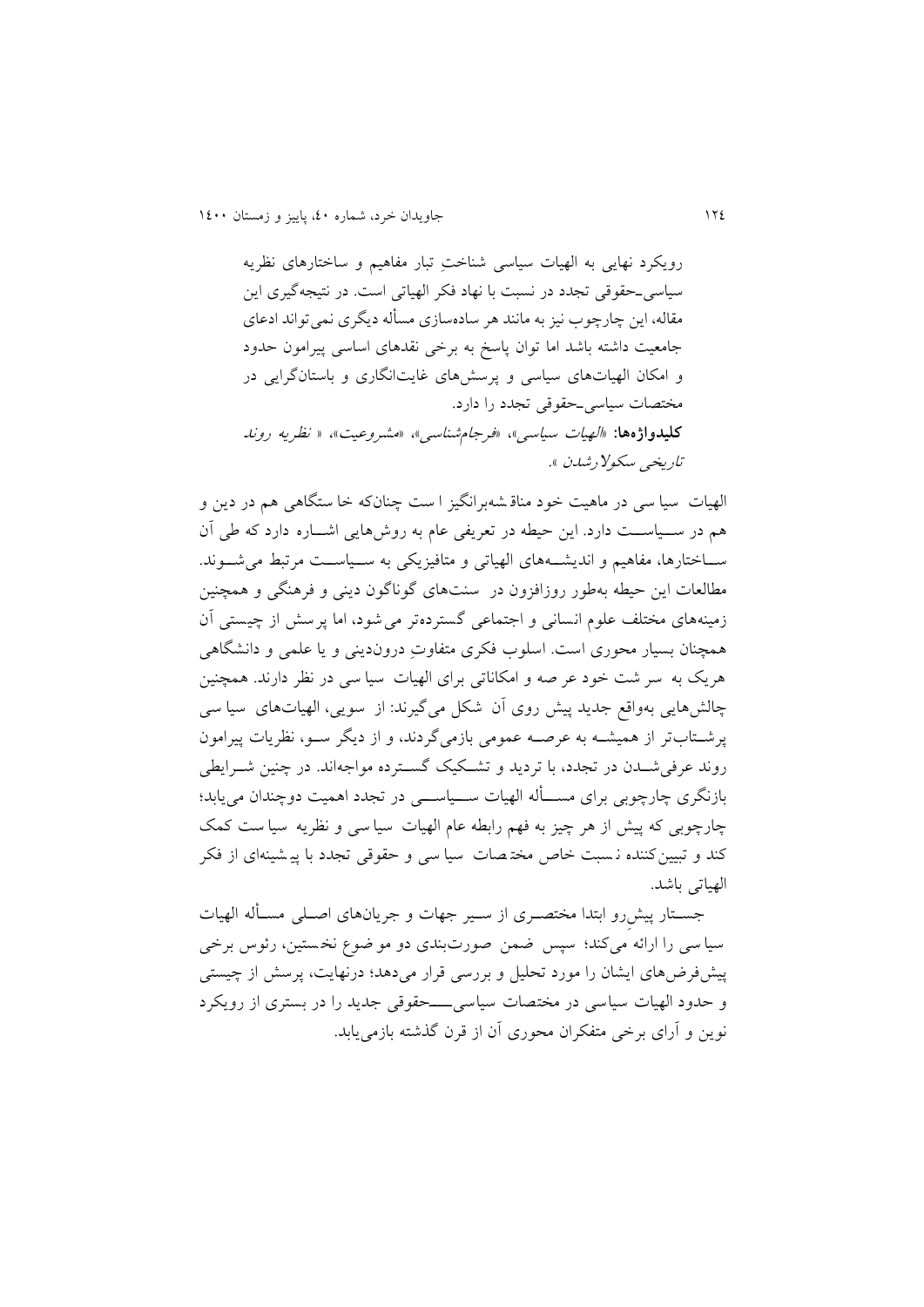#### **پیشینه مسأله**

حیطه مطالعات الهیات سیا سی ، پیش از هر چیز، طی يک قرن اخیر با ژرفنگری مجدد و بازنگری در بستر آمیختگی دين و سياست مدون شد. تاريخ هزاران ساله چشم داشت قدرتهای سیا سی به حمايت دينی و ج ستجوی نهادهای دينی برای قدرت سیا سی ، مؤيد اين رابطه بود. صورت نوين عبارت »الهیات سیا سی « نخ ستین بار، نه برای تائید آن، که در قالبِ منفی نقد دين از نظر تحريف مبادی مادی «واقعی» که سیا ست بايد بر آن قرار گیرد، در مقاله «الهیات ســـیاســـی جوزپه ماتزینی و امر بین الملل» (١٨٧١) نظریهپرداز آنارشیست روس میخائیل باکونین (١٨١٤ ـ ١٨٧٦) به کار رفت. <sup>(</sup>

مطالعات الهیات ســیاســی اما نه با باکونین که بیش از همه با میراف متفکر کاتولیک آلمانی، کارل اشمیت (۱۸۸۸ ــــــــ ۱۹۸۵) و دو رساله *الهیات سیاسی* (۱۹۲۲، ۱۹۷۰) او شناخته شده است. موضوع اين الهيات سياسي، چنانکه در ادامه اين گفتار برمي شمريم، پیش از هر چیز قیاس بین الهیات و علم حقوق از اوان دوره مدرن، و مســأله اســتمرار ســـاختارهای مفهومی فکر الهیاتی (و نســـبت های فکری درهمپیچیده نهادِ تاریخی م سیحیت) تا اندي شه سیا سی ـــــحقوقی جدید (بهرغم انفکاک جوهری بین حقوق و الهیات) بود. درهرحال، ا شارات م ستقیم به الهیات سیا سی در ر ساله نخ ست به طرز رازآلودی بهظاهر تنها در عنوان فصــل ســوم آن محدود می شـــد و تلاش اثر دوم برای تعريف اين حیطه از اشـــاراتی انگشـــتشـــمار فراتر نمیرفت. اين پیچیدگی، در کنار همراهی آينده ا شميت با آلمان نازی (خصو صاً در سال های ۱۹۳۳ تا ۱۹۳٦)، مرکز ثقل بسیاری تفاسیر درست و نادرست از سرشت هر الهیات سیاسی را به نحو پرچالش ی به 2 گذشته سیاسی خود او پیوند زد که تا مدتها بر سرنوشت نظری آن نیز پرده انداخت. درهرحال، تعبیر الهیات سیا سی هم در گفتمان های دروندينی و هم زمینههای علمی و دانشــگاهی گوناگون، از فلســفه و حقوق گرفته تا نظريه ســیاســت و جامعهشــناســی موضوعیت و حضوری غیرقابل انکار يافت. احیای مطالعات الهیات سیاسی در گفتمان ی دروندينی، از ســويی با نوعی واکنش به کاهش روزافزون حضــور مســیحیت و وجهه عمومی کلیسا (در شتاب انواع جدايی دين و سياست در نيمه دوم قرن بيستم) همراه بود و از سويی با آرای متألهانی با گرايش های گوناگون )خصوصاً چپ سیاسی از دهه شهت میلادی) به درون سامان فکر مسیحی پیوند می خورد: الهیات سیا سی در این دوره پیش از هر چیز با قالب هايی از الهیات امید )*Hope of Theology* )با محوري ت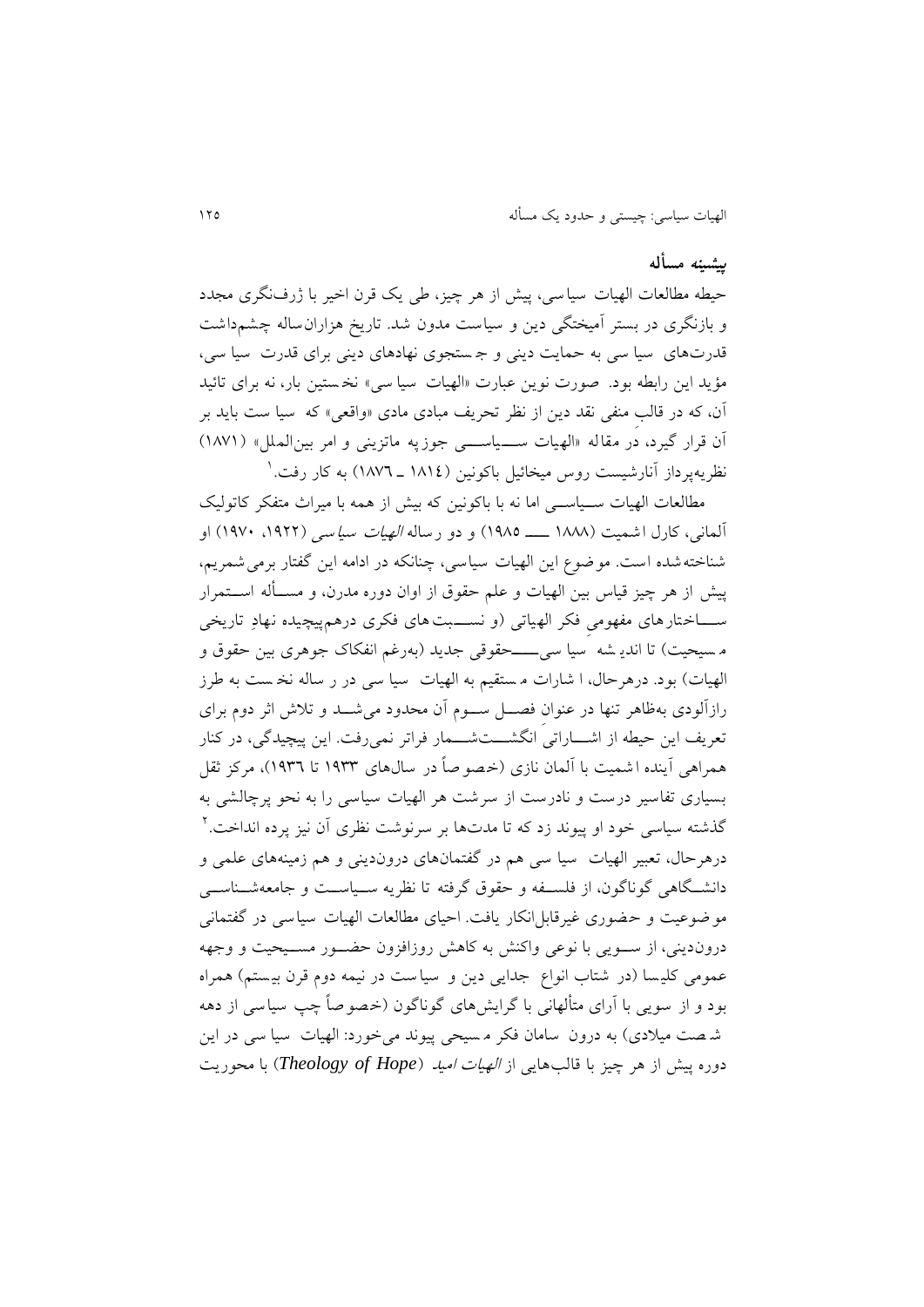و يا الهیات رهايی ) *Teología* <sup>1</sup> متألهانی نظیر مولتمان و همچنین متز از اروپای مرکزی، *liberación la de* )با متألهانی نظیر گوســتاوو گوتیئرز و خوآن ســِگوندو از آمريکای لاتین طرح میشـــد.<sup>، م</sup>همچنین در آمریکای شـــمالی باید به جریانهایی نظیر *بازتعمیدی* ،)*Anabaptism*( 1 و يا شکل گیری الهیات حیطه عمومی )*Theology Public* )ا شاره کرد که خصــوصـــاً از دهه هفتاد میلادی گفتمانی مســیحی را در عرصــههای گوناگون جامعه مدنی )*society civil* )و ديگر حلقههای واســ اجتماعی و فرهنگی از خانواده تا کلیے سا دنبال می کرد.<sup>٦</sup> در انگلـ ستان، ر شد جريان فکری نظیر *را ست کیـ شـی ريـ شـهای* )*Orthodoxy Radical* )با برخی متألهین آنگلیکن پايهگذاری شـــد و طی ســـه دهه نقدهای ا سا سی آن به تجدد )و سازوکارهای فکری نظیر اندي شه اجتماعی، لیبرالی سم و غیره) در گفتمانهای دینی و فلسفی مختلف (نظیر پسامدرنیسم) نفوذ کرد.<sup>۷</sup>

در جهت فکری ديگر، در دهههای اخیر، همزمان با نوعی بازگشــت عیان و جهانی الهیاتهای سیا سی در سنن مختلف از خاورمیانه تا اروپا، گ ستره مطالعات الهیاتهای سـیاسـی پرشـمارتر از همیشـه مینمايد. از يکسـو، بازنگری در مدعاهای سـکوالر يا «عرفي» تجدد (و پر سش امتزاج دين و سيا ست) بهطور فزاينده محل بحث هستند. از ديگر سو، گفتارهايی از الهیات سیاسی بیشازپیش به دنبال پیکربندیهای تازهای از رب دين و سیاست در بنیاد صور نوين دموکراتیک بودهاند. قريب چهار دهه پیش نظريهپرداز فرانسوی کلود لُفور (در مقاله «دوام الهیاتی-سیا سی؟») در مورد مسأله الهیات سیا سی نتیجه گرفت که دين در سیاست های سکوالر مدرن پابرجاست و مؤيد آن است. نگاه او به تداوم بعدی از فکر دينی در کنه گفتمان متفکران قرن نوزدهم، بهويژه در میان مفسران انقلاب فرانسه (مانند دُمايستر، بالانش، شاتوبريان، لُرو، میشله، تی ير يا حتی توکويل)، اشــاره داشــت (Lefort, 1986). همچنین روشــنفکران متعددی از چارلز تیلور و طلال اسـد تا هابرماس اسـتدالل کرده اند که اعتقاد به بنیان صـرفاً »سـکوالر « لیبرالیسـم پندار باطلی است که میتوان از آن گذر کرد و به چشم|ندازی «پساسکولار» از نقش دين در حوزه عمومی نزديک شد.^گذشته از آن، برخی متفکرين عمده ريشههای نظام حقوقی لیبرال و نوع غربی حاکمیت قانون را در سنن مسیحی یافتهاند؛<sup>۹</sup> برخی دیگر، همهپوشانی دو باور ارزش ذاتی زندگی انسانی (در تفا سیری مسیحی) و کرامت زندگی خودمختار (در چارچوبی لیبرال) را در شــالوده نظم اجتماعی برجســته میکنند. `` در مقابل، برخی ديگر، با ا شاره به من شأ م سیحی تمايز امر »دينی« و امر » سکوالر «، ا ستدالل می کنند که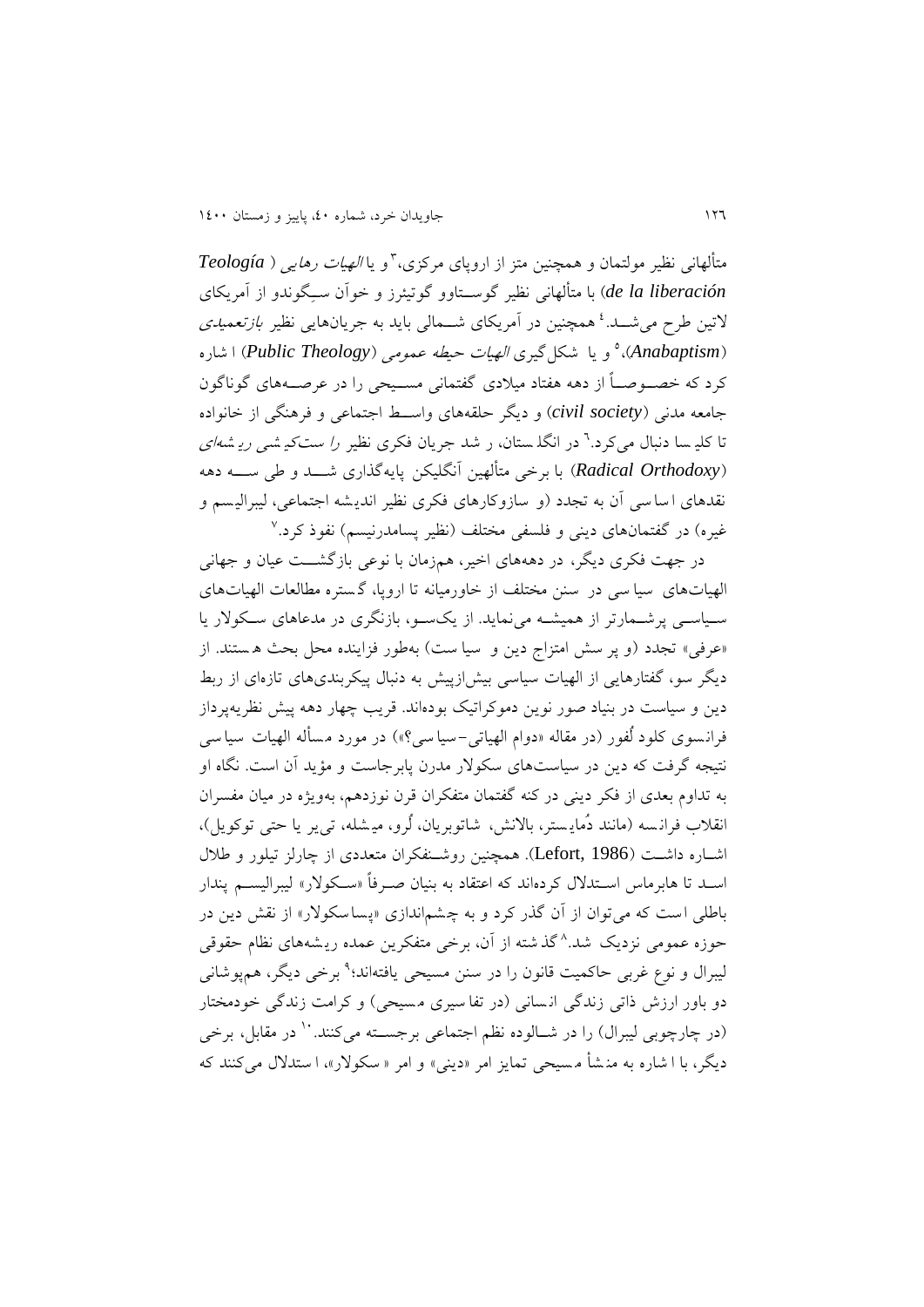اســـت فاده از چنین ت مايز هايی در حوزه عمومی در تنش مداوم با فرض »بیطرفی« سازوکارهای سیا سی لیبرال ا ست؛'' یا برخی، در حکمرانی سیال نظام بازارهای مالی جهانی و اقتصاد سیاسی نولیبرال همچنان ریشههایی از الهیات سیاسی م<u>ی ی</u>ابند.<sup>۱۲</sup> درنهايت، اگرچه پايگاه نظری الهيات سياسی در برخی سنتهای فکری اروپايی از قرن گذ شته پرورده تر ا ست، اين مطالعات برای دهه ها با چالشها و راهکارهای ديگر سنن پیوند خوردهاند و بیشازپیش جای خود را در تطبیق زمینههای گوناگون علوم انســان و اجتماع با بحثهای مرتبط در سنن دينی و فرهنگی مختلف باز میکنند.

### **موضوع**

ملاحظه پیش رو مانند هر دســتهبندی همســان دیگری نمیتواند ادعای جامعیت داشــته باشد و صرفاً امکان طرح برخی مفروضات و جهت گیریهای نخستین ی را فراهم میکند که به کاوش نظام مندتر موضـــوع کمک میکنند . درهرحال ، بررســـی جهات تاريخی الهیاتهای سـیاسـی میتواند در فهم چیسـتی اين حیطه تعیینکننده باشـد. اين میراف، پیش از هر چیز، با برخی موضـوعات اسـاسـی بنیاد دینی و تاریخی آن قابلفهم اسـت: يکم، فرض انگاره غايی يا باور فرجامین ماهیتاً دينی در عرصه سیاسی؛ دوم، نیازِ توجیه ساختاریِ م شروعیتِ سیا سی در هماهنگی با سازوکاری دينی يا متافیزيکی. همچنین مباحثی نظیر رابطه مفاهیم نجات و قدرت، رابطه فعل الهی )*action divine* )و نظم سیا سی، تقدیس یا استعلای مقتضیات موقعیت سیا سی پیش رو، یا فرض چشم اندازی متافیزيکی بر رابطه حیطههای عمومی و خصوصی در اين چارچوب قابلطرح هستند. ۱. الهیات ســـیاســــی بهمثابه نوعی غايتانگاری و هدفگذاری مشـــخص قدســـی و باورمندانه برای جهتبخ شی به فعلِ سیا سی و سازوکار اجتماع يا قوای حاکمه مطرح اســت. بنای انگارههای چنین الهیات ســیاســی میتواند بر نتايج نوعی فرجامشــناســی )*eschatology* )در عرصــه ســیاســی، يا نوعی انطباق با غايت )*telos* )يا اشــکالِ گاه تحوليافته فرجامی ماهیتاً دينی و اساطیری استوار شود. اين جهت نمايی میتواند مبتنی بر انگیزش مشــخصــی برای فعل فردی يا جمعی باشــد، يا به رفتاری باورمندانه برای نوعی حرکت يا تغییر معطوف شود.

تاريخ انديشـــه در آيین های اعتقادی مختلف مملو از مثال هاي ی ازايندســـت، برای تعیین، تهییج يا هدفگذاری تعهد سیاسیـــاجتماعی بهموازات پیام ايمانی و دروندينی رهایی اســت." از نمونههای اخیر این مقوله در اندیشــه مســیحی معاصــر می توان به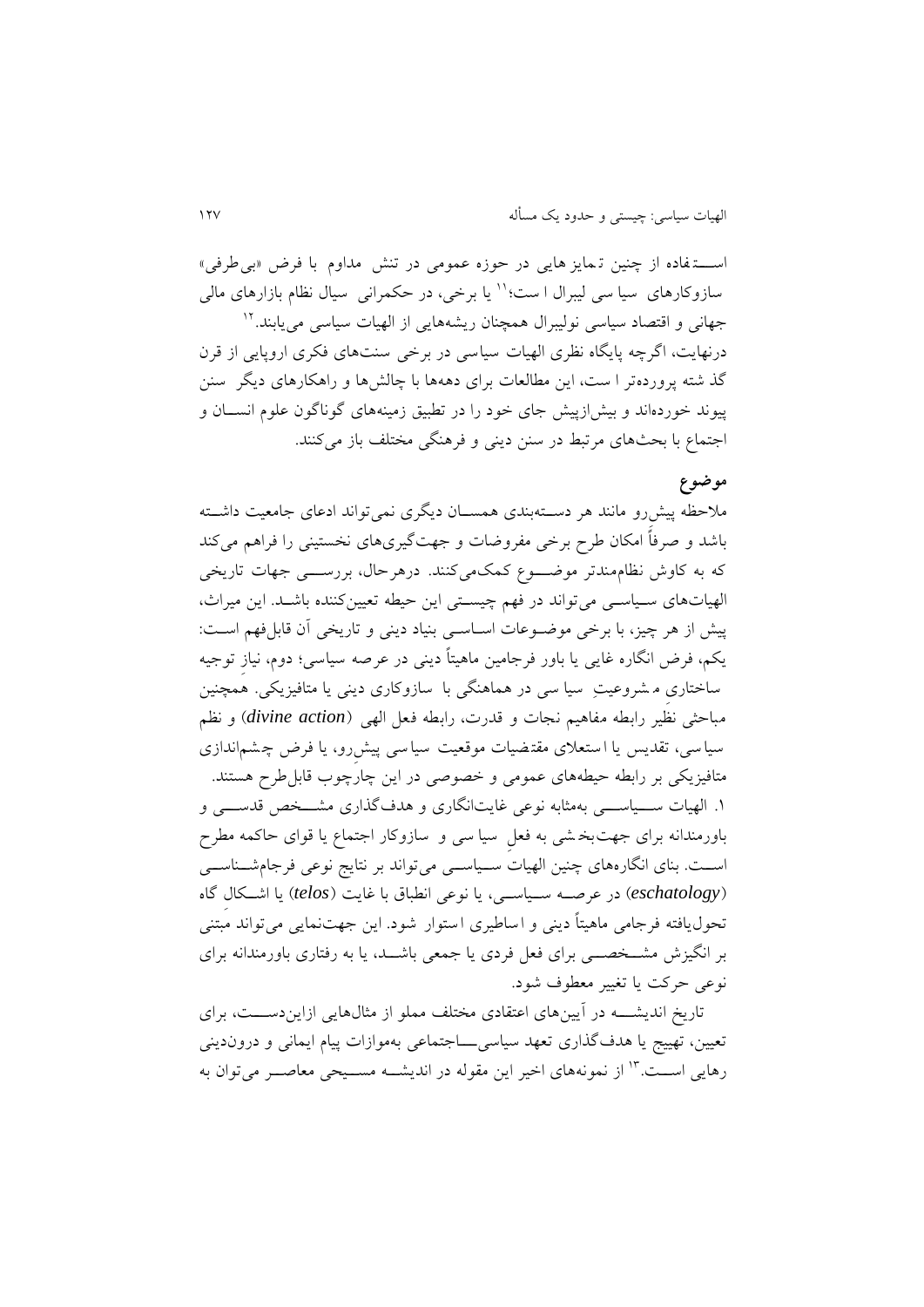ايده هايی از *الهيات رهايی* از آمريکای لاتين، انحای نظريات در *الهيات انقلاب*،<sup>۱۶</sup> يا زمینههایی از آرای متألهین متنفذ چپ سیا سی بهمانند یورگن مولتمان در سنت ا صلاح دینی°' یا پوهان باپتیست متز در سنت کاتولیکی<sup>۱'</sup>ا شاره کرد. در نظر حقوقدان شهیر ارن ست بوکنفورده ) 0۸11 ــــ 210۸(، هرچند انواع اکتیوي سم و کنش گرايی جريانهای گوناگون (نظیر چپ سیا سی مشخصاً در منش های مارکسسیستی) تر سیمکننده نوعی تقابل میان پايگاه الهياتی (و فکر دينی) و غايت آزادی و تحقق بشــــرند، اين جريانها همچنان میتوانند حامل محتوايی الهیاتی باشـند يا حتی محتوايی شـبهالهیاتی به عرصـه عمومی تزريق کنند. از اين منظر، بسیاری نمونه های الهیات سیاسی اخیر درنهايت خود را از پايگاه مستدلی در انديشه الهياتی بینیاز می بينند، چنانکه ديگر الهيات سياست يا نظم سیاسی نیستند و چه بسا صرفاً شالوده ای برای شکل دهی به کنش ايمانیِ باورمندان در سیاست و اجتماع فراهم کنند ( ; 16-25 :1983 Böckenförde, in Taubes ed. 1983 .)*Id*. 2020: 121, 249, 254, 268

کارل لوويت )0٧۸٨ ــــ 0۸٨1( فیل سوف آلمانی ، سیرِ اندي شه عرفی »پی شر فت« را همچنان در تحول فرجامشناسی مسیحی ـ يهودی در گسترهای فلسفی و تاريخی میيابد. در خوانش او استمراری میان *آخرت شناسی های* پیشامدرن و صورتبندیهای فلسفی تاريخ تا ايدهآليســـم آلماني و ميراث فلاســـفهاي نظير هگل و مارکس برقرار اســـت )1941 .*Id*; 1949 ,Löwith). همچنین در زمی نه گســـتردهتر ، میتوان به اقســـام مســیحاگرايی ســیاســی در میراف ســنن فکری يهوديت قرن گذشــته اشــاره کرد: از متخصصان عرفان و تاريخ يهوديت نظير بوبر<sup>17</sup>و گرشوم شولم،<sup>۱۸</sup>فلاسفهای نظير والتر بنیامین و ارنست بلوخ<sup>۱۹</sup>، حتی «مسیحاگرایی بدون مسیحای» دریدا، <sup>۲۰</sup> الهیات سیا سی آخرالزمانی پاکوب توبس،'' تا ســـويههای مســـیحاگرايی در الهیات ســـیاســـی اخیر مصرشناس شهیر یان آسمن<sup>۲۲</sup>در این طیف متصورند.

.2 الهیات سیاسی همچنین به مثابه پاسخ تاريخیِ مشخد به نیاز مشروعیت ساختارِ نظمِ سـیاسـی يا نُرم حقوقی يا اجتماعیِ موجود مطرح اسـت. اين نیاز در هماهنگی با نوعی منظومه الهیاتی تأمینشــده اســت، يا بهموازات يک چشــمانداز يا جهانبینیِ متافیزيکی شکل می يابد. مؤلفههای صوریِ مشروعیت بخشی برای مدتی مديد خود را در نظامات مبتنی بر باور پروراندهاند، و مقبولیت درونی يا توان اقناعگری آن جهانبینی يا چشمانداز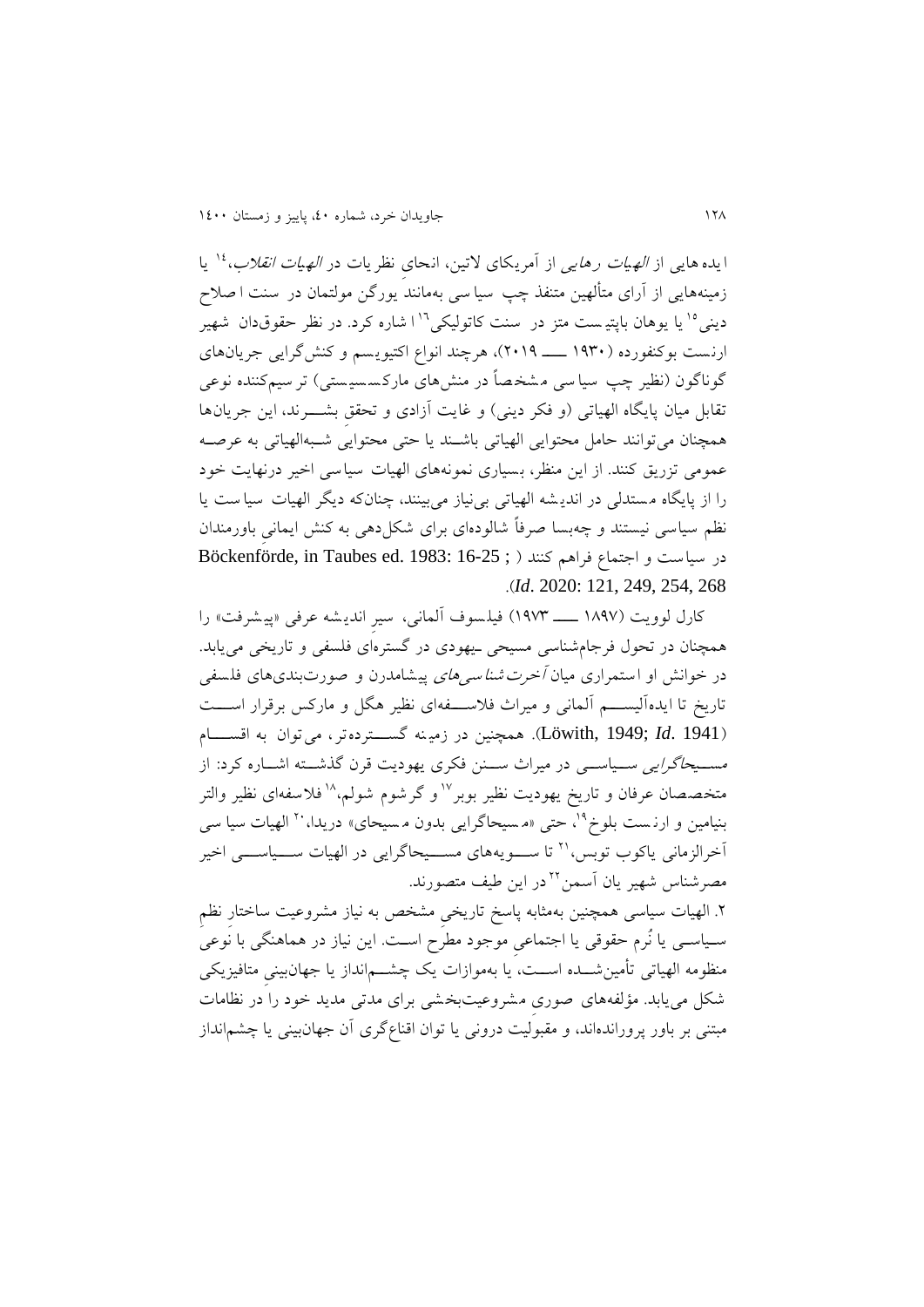متافيزيکی می تواند مســــتقیم يا غیرمســـتقیم در توجیه نظم مرتبط با آن نهاد و تأمین مشروعیت آن مؤ ر باشد.

به تعبیری در اينجا سنتی الهیاتی ـ هرمنیوتیکی )با پیشینهای به قدمت کارکرد باستانی دين در سازوکار فکری آميخته در نهادها) مطرح است که با وساطت آن نهادها، خود را به جهانبینی مدینه یا *پولیس* با ستانی متصل می کند ( ;Böckenförde, 2020: 252-3 Schmitt, 1950). اين رابطه همچنين میتواند بر محوريت نوعی پايگاه (الهياتی) برای نظم سیا سی، م شروعیت بخ شی، يا تعیین تکالیف و رابطه قدرت کلی سايی با نهادهای قدرت سیاسی استوار شود. حتی میتوان بسیاری از کنشهای کلیسای مسیحی )در برابر يا درون نظامی سیاسی) را واجد چنین خصلتی از الهیات سیاسی قلمداد کرد. مکاشفه يا درکی الهیاتی، بهطور مستقیم يا غیرمستقیم ، توجیهگر ارجاع به انگارهای قدس ی است که پیشفر ض آن تجسم ايمان در سازوکاری نهادينه (ذيل تفسيری از رابطه با جهان) است. از اين دورنما همچنین میتوان به گستره ای از جهات مختلف فکر سیاسی ــــالهیاتی در نهاد م سیحیت ا شاره دا شت: تمایز دو اجتماع در قالب تفکیک آگو ستینی شهر *خدا و* شــــهر *زمینی*،\*\* دکترین *دو شــــمشــــیر* منســــوب به ژلازیوس،\*\* نظام *کلیســــاســــالار* )*hierocratic* )پاپ اينو سان سوم، سیر نظريه دو شاهی (*Zweireichelehre* (از <sup>21</sup> قرن شانزدهم با مارتین لوتر تا اوایل قرن بیستم، <sup>۲۹</sup>طرح اندیشه *تن واره سیاسی م*سی*حی* (*Christian commonwealth*) نزد فلاســــفهای چون هابز،<sup>۲۷</sup> مســــیحشـــــناســـــیِ (*Christologie*) آمیخته در «الهیات سیاسی هگل»<sup>۲۸</sup> تا حتی منتجات سیاس<u>ی ـ</u>ـــالهیاتی اجلاس واتیکان دوم (۱۹۶۲ ــــــ ۱۹٦٥) در قرن گذشته<sup>۲۹</sup> همگی می توانند در این طیف جای گیر ند.

نگاه عالمانه ارنســت کانتوروي) )0٧۸1 ـــــ 0۸11( به گذار الهیات ســیاســی در قرونوســـطای متأخر تا اوان تجدد به نوعی دوگانهانگاری اشـــاره دارد که تا دورههای پسین شاهی در اروپا و خصوصاً انگلستان، به موازات نیاز مشروعیت مطرح است. شاه در تعبیر شاعرانه او «دو بدن» دارد: تـصور تن وارههای دوگانه از تن شاهی، یا جلوه دو هســتیِ فانی و فرازمانی شــاه توســ متألهین، مورخان و شــارعین مســیحی ) *canon* در نظرگاه برخی ديگر <sup>11</sup> *lawyers* )در بنیاد اقتدار و کاريزمای نهاد شــاهی مؤ ر اســت متفکرين حقوق و سیا ست، واقعیت حکومت در دوره های پ سین همچنان ا شکالی از دوانگاری های قابل قیاس را حفظ می کند: برای مثال حکومت از يک ســـو خالق يا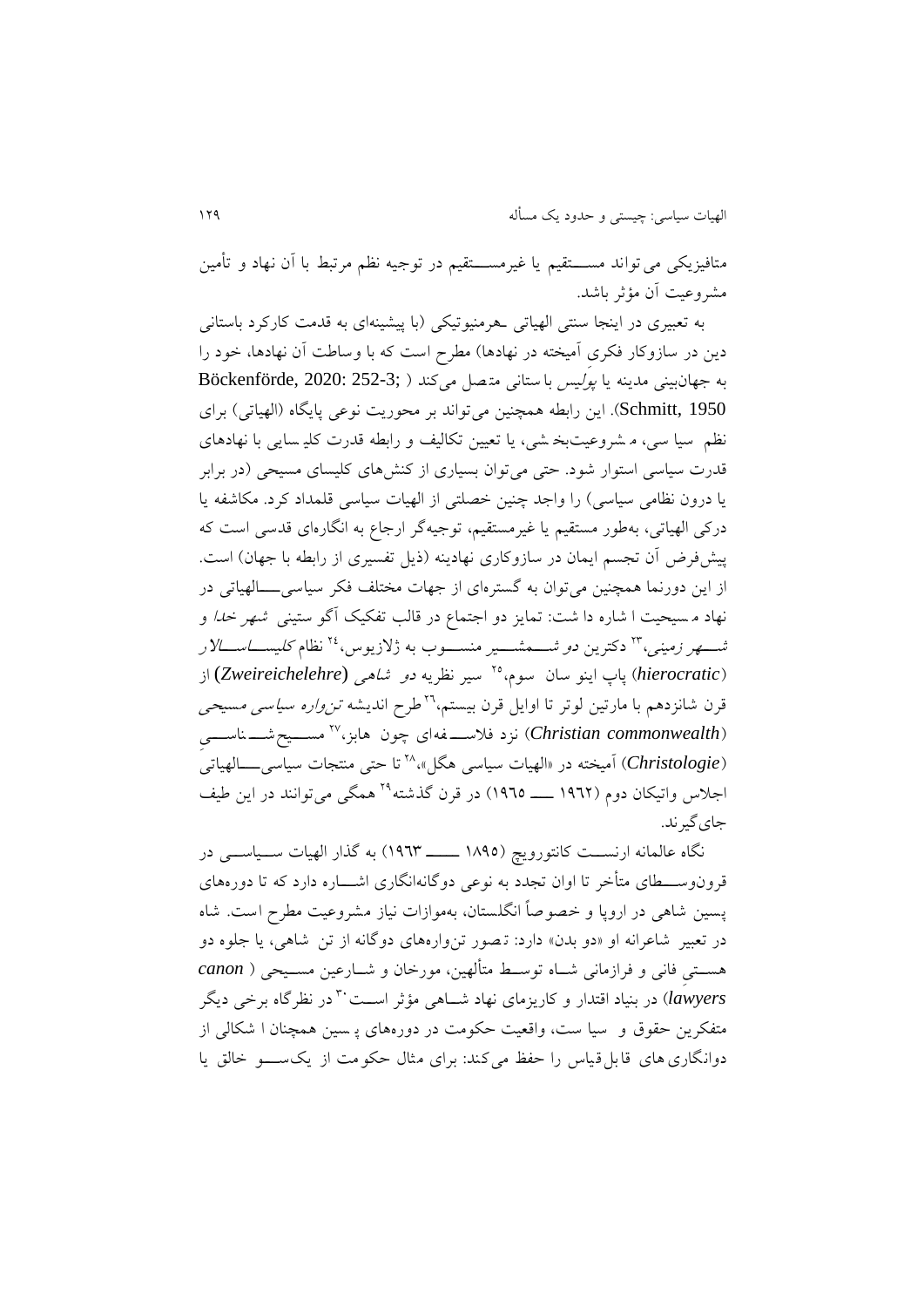نگهدارنده قانون (و بنابراين فراتر از قانون) و از سوی ديگر، ماهيتاً متشبه قانون (تابع و درون آن) فرض می شود. عبارت نخست مجلد اول *الهیات سیا سی* (۱۹۲۲) ا شمیت را میتوان در اين زمینه خواند: »حکمران کسـی اسـت که درباره وضـع اسـتثنايی تصـمیم میگیرد.» به يک تفســـیر، اســـتثنا از حیطه صـــدق يک تعريف يا يک مجموعه خارج میشـــود اما همچنا ن برای حدود آن تعیین کننده اســـت. اگر هر نُرم حقوقی ) *norm* ) برفرض وضــعی عادی يا نرمال متکی اســت، عیارِ ســاختاری مجموعه نُرمهای حقوقی میتواند همان قرار گیرد که از آن مستثناست. در زمینهای سیاسی ـ حقوقی، بهرغم خارج شدن فکر الهیاتی (م شخصاً از نظریه حقوقی دولت مدرن)، ساختار فکری پیو ست در نهاد تاريخی مســیحیت و ســیر آن تا تجدد همچنان تعیینکننده بوده اســت. در مقابل، نظريهپرداز برجسته حقوق، هانس کِلسن )0٧٧0 ـ 0۸٨1( تاريخ نظريه حقوقی دولت از اوان تجدد را به دلیل شــکلدهی چنان دوگانههايی نقد میکند: کلســن ســالها پیش از تکمیل اندیشــه جریانســاز «خودبســندگی حقوقی» (در قالب *نظریه حقوقی خالص*)<sup>۳۱</sup>، بنیان م شروعیت را درون نظام سل سله مراتبی حقوقی و در تطابق يک قانون )و د ستور ذيل آن) با قانونی زيربنايی تر می ديد؛ اين نگاه همچنين ريشــــههايی در متون متقدمی از او، نظیر «خدا و حکومت» (۱۹۲۲) دارد: کلسن ضمن اشاراتی به میراث فلاسفه ای نظیر فويرباخ و در تمايز با الهیات سیا سی متفکرانی نظیر ا شمیت، درنهايت ادعا می کند اين نظريه حقوقی دولت نی ست که خود را در شرايطی م شابه با سرگذ شت پر سش های ســاختاری و مفاهیم الهیاتی گذشــته میيابد؛ بلکه بالعکس، اين فکر »الهیاتی اســت که خود را در موقعیتی مشــــابه» با تمایزات مرتبط با نظریه حقوقی مدرن (و نظریه دولت) می فهمد (277-8 Kelsen, 1922: 265, 277).

#### **پیش فرض ها**

ذکر سه نکته پیرامون پیش فرضهای دو رويکرد نخ ستین بر شمرده از الهیات س یا سی )غايتانگاری و مشروعیتبخشی( اهمیت دارد: اول آنکه، نوعی پايگاه دروندينی در زمینه نهايی هر دو رويکرد به چ شم میخورد: اين پايگاه چه در دعوت به باورمندی نوعی فرجامِ تحوليافته، و چه در مشــروعیتبخشــیِ ســاختار نظمِ )*order* )موجود بهموازات ســاختارِ منظومهای قدســی، پیشفرض واقع می شود . پايگاه )*status* )نهايی مقوله نخ ست نوعی ا ستیناف يا فراخوان دينی و آيینی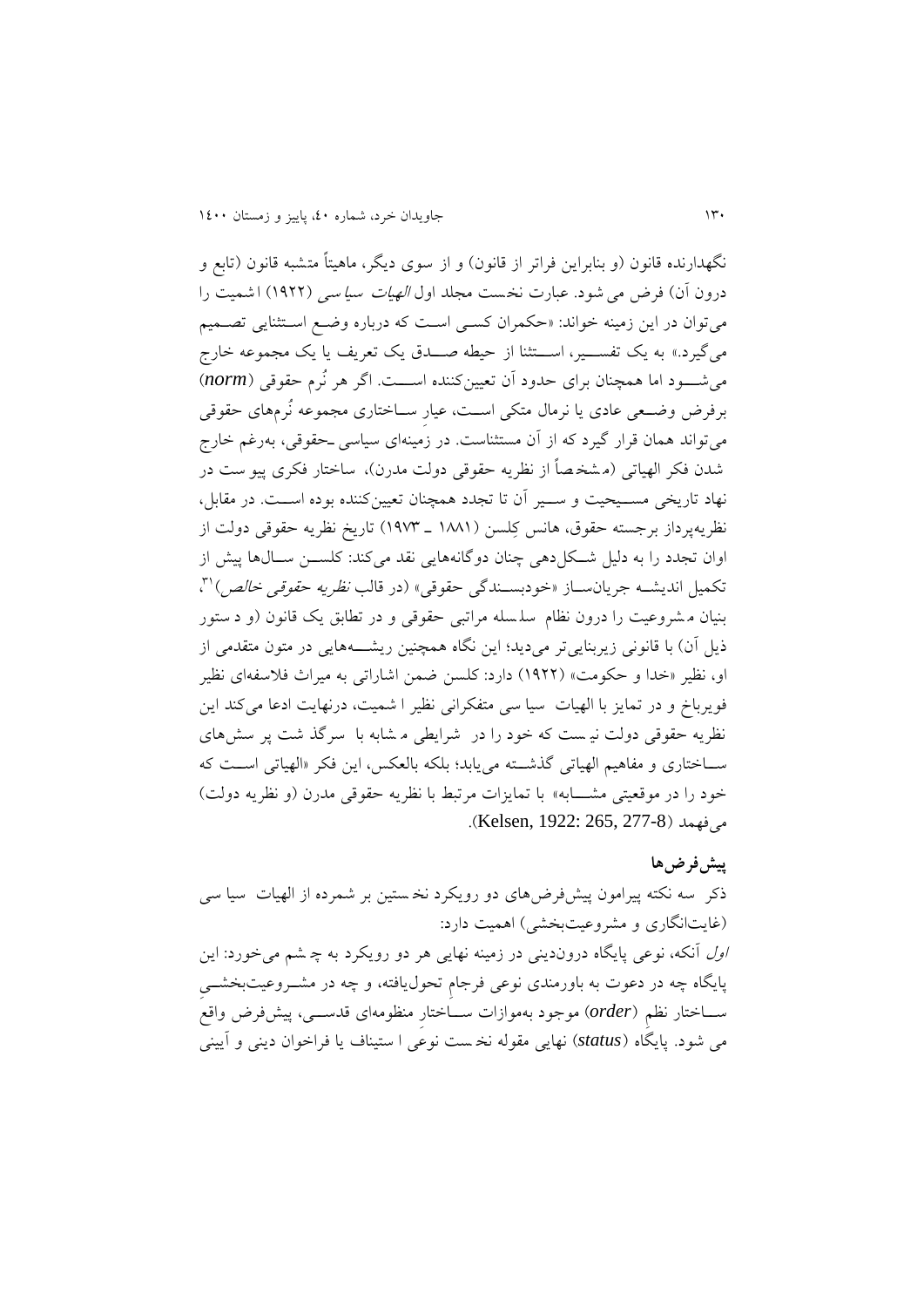است؛ و زادگاه فکری موضوع دوم منطقهای سیاسیـ االهی است که پیش از هر چیز بر نهاد دین (و صور فکری درهمپیچیده نهادهای منبعث از آن) حاکم است.

دوم آنکه، به نظر میر سد دو مقو له بر شمرده الهیات سیا سی در امکان تحقق خود به طور نظام مند به يکديگر وابســـته اند يا به طور ريشـــهای ت قی دارند . از يک ســـو، الهیاتهای سیا سی در روند م شروعیت بخ شی کام ً گ س سته و بی نیاز از نوعی نگاه غايت انگار يا انگاره يا جهت گيرى غايي نيســـتند؛ نوعی جهت و غايت آميخته بنياد ه ستی سیا سی ــــاجتماعی نهادهای م شروع ا ست: اين جهت در افق انتظارات فعل و کارکرد اجتماعی اين نهادها يا تا هستههای سازنده آنها قابل پیگیری است. از ديگر سو، هر غايتانگاری سیا سی ـــــاالهی نیز بهنوبه خود موا ضع م شخ صی در باب پايگاه، مشــروعیت و احتماالً وظايف و ســاختارِ نظم ســیاســیِ مدنظر خود دارد و يا درنهايت ناچار از بازتعريف و تحقق نظمی منطبق يا توجیه گر نهادهای محققکننده چنان فرجامی اســـت. هر اســـتیناف غايت انگارانه درنهايت خواه وناخواه يا با مشـــروعیت )يا عدم مشروعیت) ساخت سیاسی حاضر پیوند می خورد یا هرچند ضمنی، درباره مشروعیت ساختارهای پیشاروی خود موضعی میگیرد. این موضع پیش از هر چیز بر مبنای نقش و امکانات نظمِ حاضر برای تحقق آن (و هماهنگی یا تلاقی آن ساختِ سیاسی در مسیر منتهی به انگاره فرجامین يا غايیِ مفروض( معین میشود.

سوم، اگر در گستردهترين تعاريف، الهيات را مي توان با گفتاری درباره خدا (و افراد بشر و سایر مخلوقات از آن حیث که به خدا مرتبط هستند) و امر سیا سی را با کاربرد ساختارمندِ ِ قدرت در سازمان اجتماع فهمید، دو سويه حرکت يا سیر فکری )از سامان فکری دين به سيا ست يا بالعکس از نظريه سيا ست به الهيات) متـصور ا ست که اين تمايز می تواند در نگاه به امر الهياتی و امر سياسی و ربط سامان فکری و مفهومی دين و سیا ست نیز منعکس شود.<sup>۳۲</sup>برای نمونه، برای متألهین مسیحی نظیر کاوانو و ا سکات، الهیات ســیاســی متضــمن »تحلیل و نقد ترتیبات ســیاســی )مشــتمل بر جنبههای فرهنگی ـــــــــروانی، اجتماعی و اقتصادی)» از مجرای «تفسیرهای متفاوت از راههای ربط خداوند با جهان» است.<sup>۳۳</sup>

#### **رویکرد سوم**

رويکرد نهايی الهیات ســیاســی به حیطه مطالعاتی اشــاره دارد که موضــوع محوری آن بررسی، شناخت و بازنگری ساختار ها و مفاهیم امر عرفی يا سکوالرشده، و نسبت آنها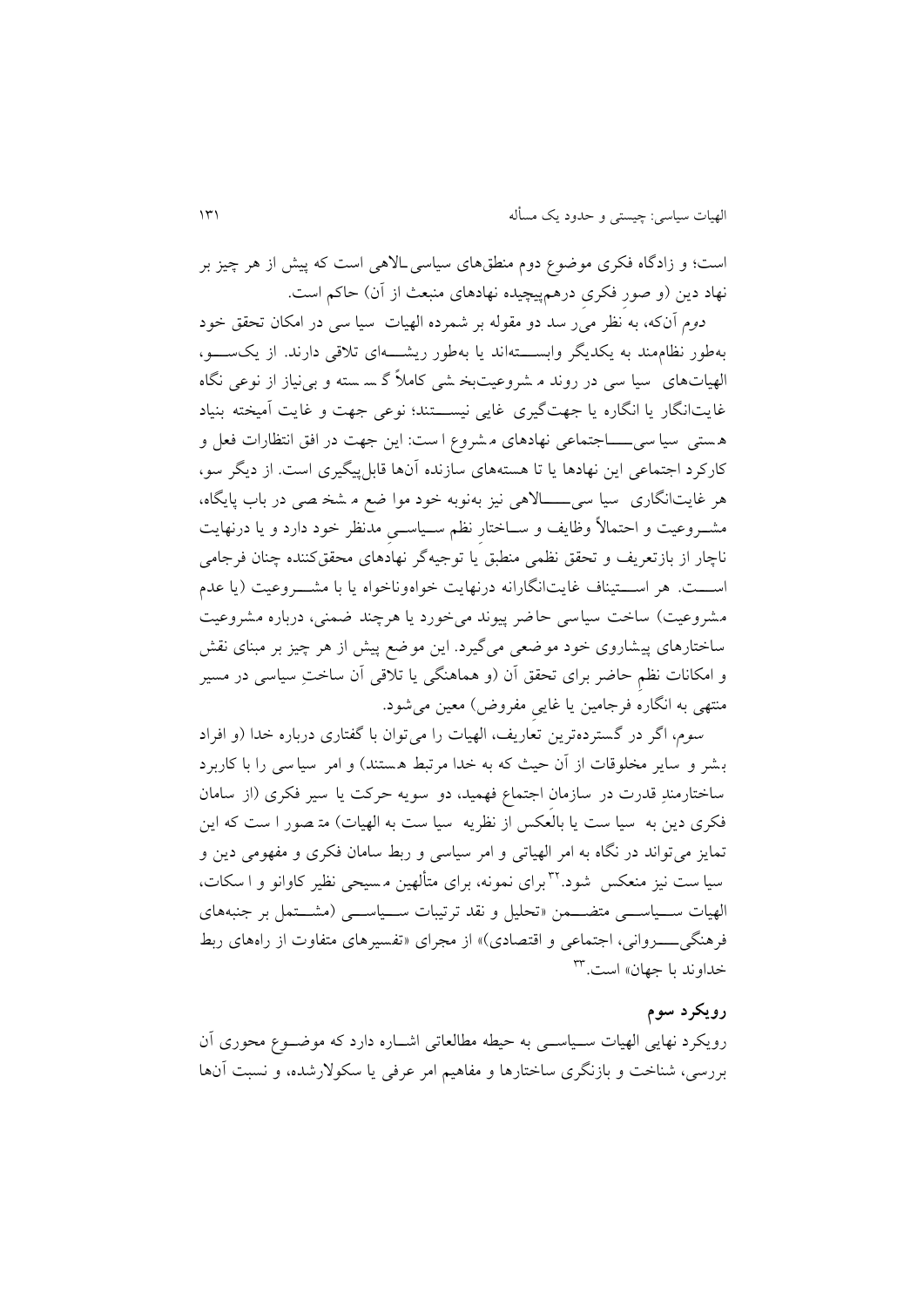با تفکر دينی و الهیاتی با نظر به تبار آنها در وضع حاضر است. در رده موضوعات اين شناخت: مخت صات حقوقی نظريه دولت از پايهگذاری آن در پايان جنگهای فرقهای و دينی، چگونگی نفوذ ساختارهای مفهومی فکر الهیاتی در مختصات فکر سیاسیـ حقوقی جديد با نظر به روند تاريخی ســـکوالرشـــدن )*secularization* )از اوان دوره مدرن، چرايی توجيه نظم موجود در هماهنگی (يا گسست از) ساختارهای فکر متافيزيکی يا الگوهای کهن اعتقادی، نســبت و امکانات ســاختار ســیاســی و حقوقی تجدد برای الهیاتهای ســیاســی، و درنهايت، نظريه انتقال ســاختارهای مفاهیم الهیاتی در گذار به فرهنگ سیاسی ـ حقوقی جديد مطرح است. مؤلف الهیات سیاسی در ،0۸22 در زمینهای از رابطه ساختاری مفاهیم الهیاتی و مفاهیم حقوقی نظريه سیاست مدرن مینويسد:

ه مه م فاهیم برجســـ ته نظر يه حقوقی دو لت مدرن، م فاهیم اله یات ی ســکوالرشــده هســتند؛ نه تنها از حیث گســترش اين مفاهیم در تاريخ، چنان که اين مفاهیم از الهیات به نظريه دولت منتقل شـــدهاند، و به طور نمونه طی اين روند مفهوم قدرت متعالِ خداوند به مفهوم قانونگذارِ قادر بدل شده ا ست؛ بلکه همچنین، به دلیل ساختار نظام مندِ اين مفاهیم، که تشـخیص آن برای هرگونه بررسـی جامعهشــناختی این مفاهیم ضــروری اســت. مفهومی نظیر وضــع اســتثنايی برای علمِ حقوق معنايی مشــابه با معجزه در ســـازوکارِ فکری الهیات دارد. بدون آگاهی از موقعیت چنین تشبیهاتی، سیر گسترش ايده های فلسفی درباره دولت طی قرون گذشته فهم نمي شود (Schmitt, 1922: 49).

اين مطالعات بیش از همه طی يک قرن خوانش نقدی مفروضـــات و ملزومات الهیات سیاسی گسترش يافت. حقوقدان برجسته و شاگرد اشمیت، بوکنفورده ذيل اين تفسیر مینويسد: اين »الهیات سیاسی پیش از هر چیز به روند ترجمان مفاهیم الهیاتی به حیطه دولتی\_\_\_\_حقوقی اشــــاره دارد. […] همزمان با چنین انتقال مفهومی [الهیات به حیطه سیاسی ـــــحقوقی]، جايگاههای دينی نيز بازتملک می شوند. از نمونههای شاخص اين روند بايد به ســـیر مفهوم حکمرانیِ )*Souveränität* )دولت يا ســـیر نظريه حاکمیتِ عموم مردم اشــاره کرد. صــفاتی که در معنایی الهیاتی در خدمت تشــخَص الوهی، قدر قدرتی، قدرت خالق و نظاير آن *)absoluta potestas*، *nihilo ex creatio*، *norma normans*، *constituens potestas...*، )بود ند بخشـــی به حی طه قدرت دو لت و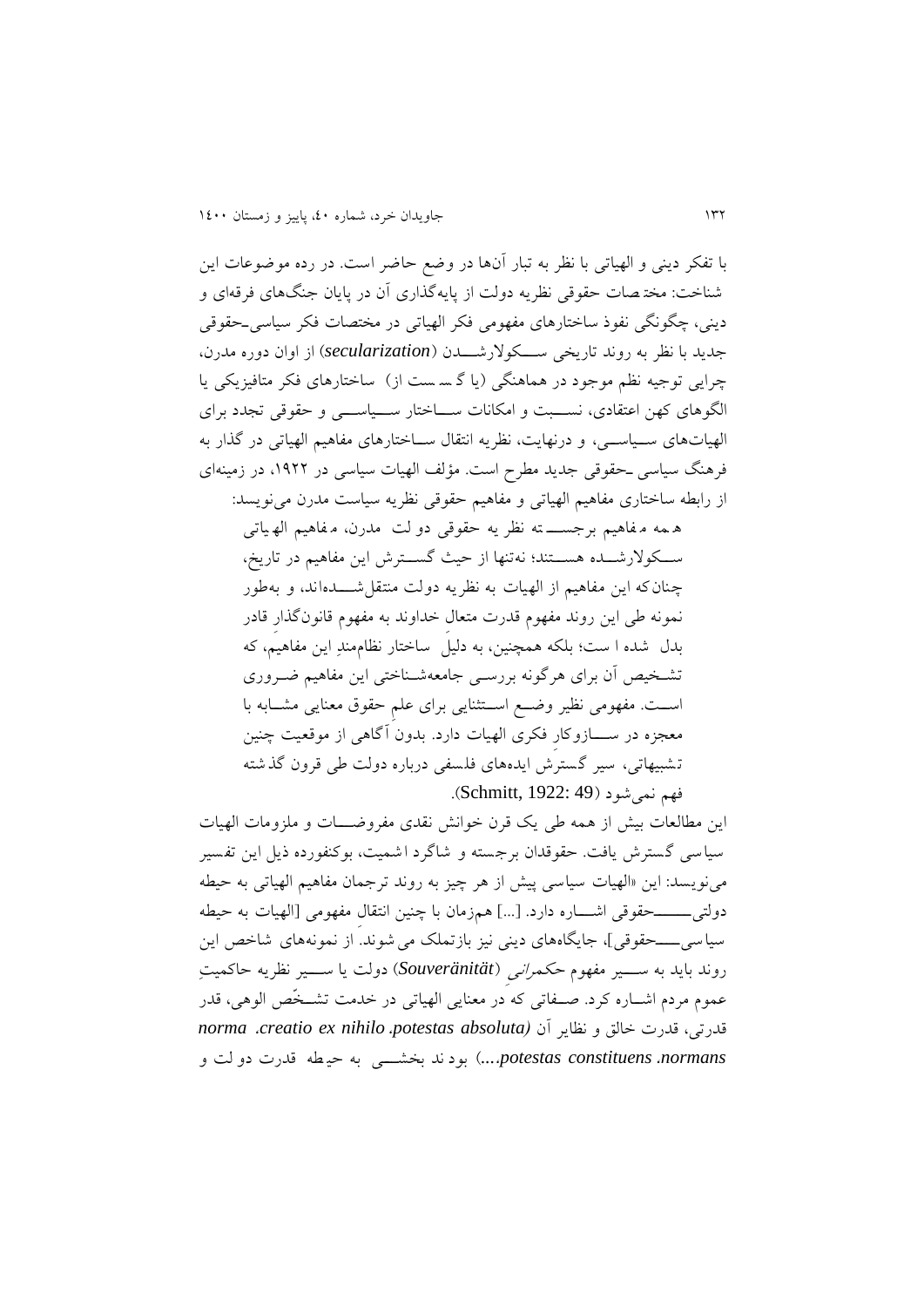مت صديانش، و بخ شی به مردم به مثابه حام ن اقتدار سیا سی ) *Herrschaftsgewalt* ) منتقل شدند؛ و صفات و جايگاهها و کيفياتی که پيش|زاين در يدِ خدای مسيحی بود به .)Böckenförde, in Taubes ed. 2020; *Id*. 2020: 251( »گرفت تعلق مقولهها اين

از اين منظر، رويکرد اخیر به الهیات سیا سی از دو مقوله پی شین )که پیش فر ضی با ســـاخت نهايتاً دروندينی داشــــتند) متمايز می شـــود و ارجاعات آن درنهايت لزوماً با پايگاهی دروندينی همراه نيست: اگر الهيات سيا سی (حتی نظیر آنچه از ا شميت نقل شــد) به مالکیت پایگاهها و موقعیتهای حامل آن مفاهیم در فکر مســیحی اشــاره دارد ارجاعات درون دينی آن تا حدی از چارچوب کلی ريشـــه شـــناســـی حقوقی ، و وجه بیطرفی دانشپژوهانه يا علمی آن خارج میشود ) 254 .*ibid*). اشکال مختلف پرسش از تبار امر عرفی در زمینه های فکری مختلف علوم انســـانی از حقوق تا فلســـفه و جامعه شناسی (خارج از پايگاه دينی مشخص) نمونههای متعدد دارد.<sup>۳٤</sup> درهرحال، برای بسـیاری از دیگر متألهین سـیاسـی، این قبیل «بیطرفی» علمی مواضـع دانشپژوهانه نه مطلوب است و نه شايسته يا لازم. برای نمونه، جهت گيری دروندينی «سياستِ گفتمان پیروی م سیحی « )*Discipleship Christian* )يا را ست کی شی ري شه ای مدنظر متألهین سر شنا سی نظیر گرهام وارد بی طرف نی ست: ا سلوب اين جريان »پیش از همه از منابع الهیاتی و متافیزيکی اساطیر امروزی پرده برمیدارد و پیچیدگیها و کژیها در چهرههای سکولارشده آنها را برملا می سازد» (Ward, 2009: 165). از اين منظر، الهيات سياسی همچنین میتواند مراتب متأخر روند ســکوالرشــدن را به پرســش گذارد يا در نگاهی نقدی به تجدد عتاب کند: »مژده آزادی محقق نشــد و خدايگان و ســروری های جديد ظهور کردند؛ جای وعده خودبســندگی *(اتونومی)* را قفس آهنین [در زبان وبر] پر کرد؛ و بهجای نوید صـلح، جنگِ بی پایان حکمفرما شـد» ( Bell, in Hovey & Phillips .)eds. 2015: 117

کوتاه آنکه، چارچوبی از الهیات سیا سی می تواند در نگاه ريشه شنا سانه خود به امر عرفی همچنان خواهان افشــای پايگاه مفاهیم بنیادی و تأ یرگذار حقوق و ســیاســت در سنتی ممزوج با مفاهیم انديشه دينی باشد. محوريت اين ديدگاه می تواند بهگونهای قرار گیرد که برملاکننده پیو ستارِ ساختاری مفاهیم سیا سی ــــحقوقی مدرن، بهرغم انفکاک محتوايی و بنمايهای آنها از مسیحیت اروپايی، يا روشنگر روند گذار يا انتقال به تجدد و برگردان ســاختارهای مفهومی فکر الهیاتی به حقوق و ســیاســت باشــد. اين نظرگاه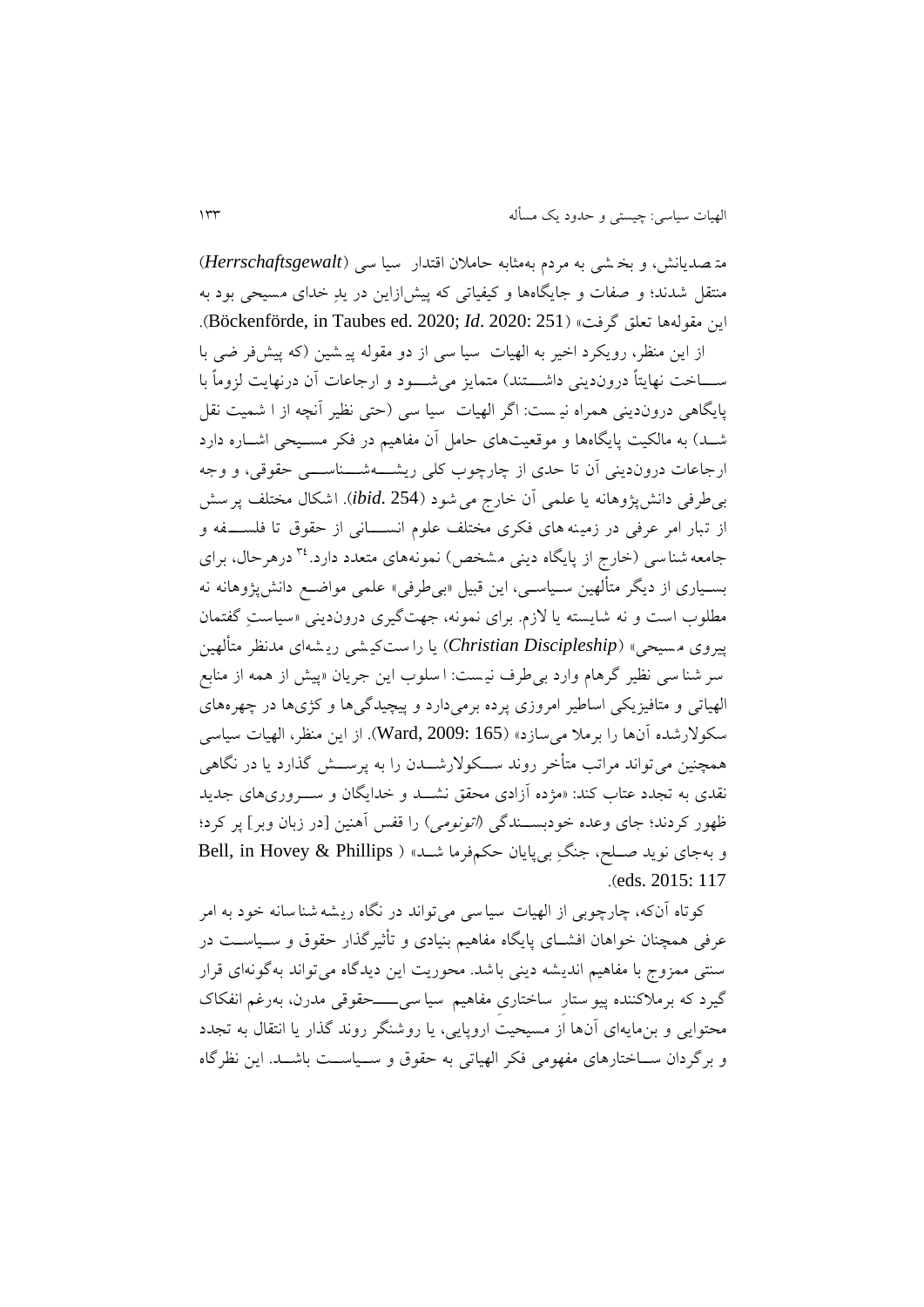همچنین میتواند ادعای خودبســـندگی تام و مطلق علومی همانند نظريه حقوقی دولت مدرن و پندار مطلقاً عرفی و دينزدوده آنان از خود را به چالش کشد: در گريز از الهیات و فکر دينی و بازتملک مفاهیم آن، اين علوم خود صـور تهايی از تاريخ مفاهیم الهیاتی را در غیاب آنها تکرار کردهاند؛ و در ادامه، پرســشهايی را در برابر ســرگذشــت خود میبینند که روزگاری دچار مفاهیم فکر الهیاتیِ جایگرفته در نهادهای دين بوده است. دو فرض پايهای رويکرد اخیر الهیات سیا سی در قالب دو پر سش *امتزاج (ام*ر الهیاتی و امر سـیاســی در واقعیت پیش رو بهرغم تمایز ماهوی و غایی آن دو) و *اسـتمرار* (بهرغم انفکاک تام جديد از قديم) مطرح میشوند:°<sup>۳</sup>

### **مسأله امتزاج**

افکار و تعلیمات در باب نظم سیاسیِ ابنای بشر برای هزاران سال به مفاهیم دينی و در دورههای مسیحی به مفاهیم الهیاتی پیوند خوردهاند: از ر ساله *پولیتئای* افلاطون، ر ساله د*ر باب قوانین* (de legibus) سـیسـرون،'<sup>۳</sup>مجموعههای گوناگون قوانین و هنجارهای تا بخش <sup>1</sup>٨ ايده آل در دوره امپراتوری مقدس رومی )*Reich Römisches Heiliges*)، قوانین )*lege de* )در جامع الهیات توماس آکوئیناس همگی از نمونههای گويای چنان <sup>1</sup>٧ پیوندی هستند.

صورت بندی م سأله امتزاج همچنین بخ شی از نقد الهیات سیا سی به تجدد پ سین است: دولت مدرن در پیامدهایِ سیاسی ــــحقوقی جنگهای دينی و فرقهای پايهگذاری شـد. نقش سـاختارهای مفهومی منتقلشـده از انديشـه الهیاتی )و بازتملک جايگاههای مرتبط با آن از اوان تجدد) تا نظريهپردازان اواخر قرن هفدهم و قرن هجدهم همچنان تعیینکننده بوده اســـت. تلاش۱های متأخر برای جایگزینی نهایی ســـاختارهای مفهومی انديشه الهیاتی با محتوايی شبهقدسی بیش از هر چیز محصولِ انواع تضاد با نهاد دين در قرون پسین تجدد است. واپسین گامهای روشنگری به نوعی نسبت با ساختار فکر قديم را نفی کرد اما اين غفلت خودخواسته از اهمیتِ مستمرِ صور انگارهها و روايات آمیخته در انديشــه نهاد تاريخی دين برای تجددِ نوظهور نمیکاهد. چارچوب حقوقی نهادهای ســیاســی مدرن همچنان شــناختی آگاهانه و واقعبینانه از مفروضــات تبار عرفی خود می طلبد.

در بیان دیگری از این مسأله، ماهیت سیاسی پرسش الهیات سیاسی از زمینه تاریخی آن نازدودنی اســت. در اين معنی، اســتغنای تام يا ســرواری امر الهیاتی ذيل مختصــات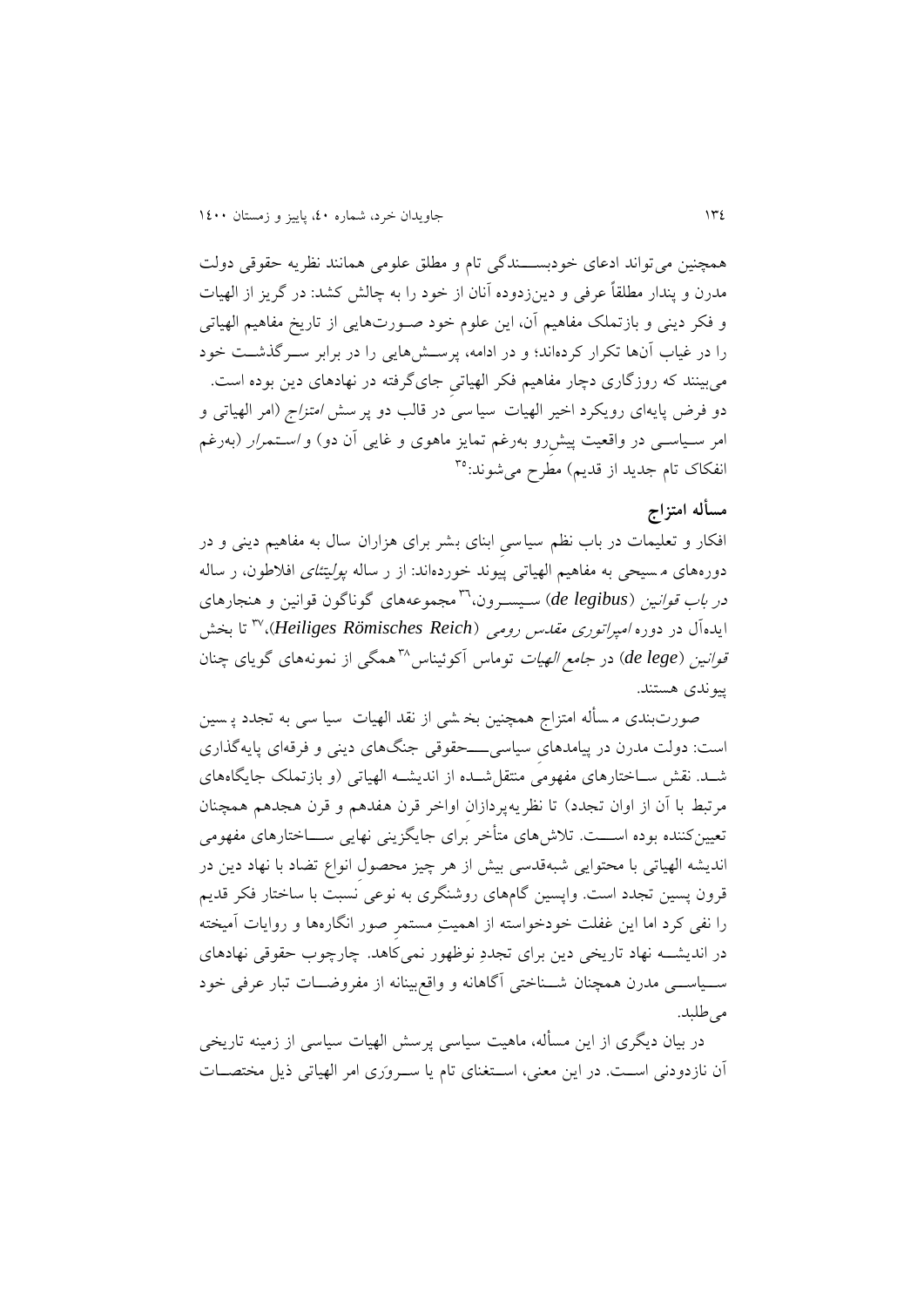تاريخی واقعیت امر ســـیاســـی رخ نمیدهد و فرض زمینه خالص الهیاتی، قدســـی يا روحانی بر ســـاختار قدرت در واقعیت اين جهانیِ امر ناممکن اســـت. بر اين مبنا، اگر پیشفرض الهیاتهای سیاسی (نظیر دو مقوله مورد بحث) مستلزم فرض چنان خلوصی برای پايگاهی باورمندانه باشــد، درواقع امری ممتنع اســت. خالدترين تمهیدات دينی نیز، ضمن تحقق تاريخی خود ، نهايتاً با سازوکار قدرت می آمیزند و در اين چارچوب، تهی از مابازای سیا سی نی ستند. در مبنايی شناختی ، دين و سیا ست در معانی گ سترد ه خود، در دو ویژگی ا سا سی م شترک به نظر می ر سند: نخست، هر دو تفکیک می کنند، يکی به مؤمن و کافر و ديگری به دوسـت و دشـمن. دوم، هر دو با نوعی غايتِ نظم يا رنج موجود و انتظار يا چ شم انداز رهايی يا ر ستگاری همراه اند. تفکیک به مؤمن و کافر ذيل سويه سیاسیِ دين ، و دعوت و انتظار رهايی و رستگاری از عرصه سیاسی همراه و همبســتر چشــماندازی دينی میشــود. اين مســأله را همچنین میتوان بر پايه پرســش ک ســیک پیرامون رابطه منابع نهايی حق و قدرت طرح کرد؛ اگرچه دو پرســش حق و قدرت همواره در واقعیت سیا سی آمیختهاند، نه حق مطلقاً بر ساخته قدرت ا ست و نه ساختار نهايیِ پرسش قدرت ذيل پرسش حق قرار می گیرد. غايتِ پرسش حق از غايت پر سش قدرت مجزا ا ست. ب ه بیان ديگر، اگر غايتِ دين نوعی پیام ر ستگاری و رهايی با شد و سنجه يا معیار سیا ست، شکل گیری اتحادها بر مبنای تق سیمی حا صل از م رز م شترک دو ستی و د شمنی با شد، پالوده ترين تمهیدات الهیاتی )در ساختاری قد سی ( همچنان در واقعیت سـیاسـی و عمومی بدون پیامدهای اينجهانی قدرت و موازنه آنها نیستند. در اين چارچوب، از يک سو، غايات دين و سیاست متمايز است )چنانکه اعمالِ م ستقیم فرجامی دينی يا ات صاف عر صه سیا سی به محتوا يی صرفاً رهايی بخش نافی هدف و استلزامات پايهگذار سیاست و دولت مدرن در پايان جنگهای فرقهای و مذهبی از اوان تجدد است)؛ و از سوی ديگر، در واقعیت پیش رو، امر سیاسی و امر الهیاتی به هم میآمیزند و تمایز و جدایی آنها از هم بر هیچ مبنای صرفاً حقوقی، صوری یا فرمال محقق نمی شود. جايگزينی تمايزات سیا سی با محتوايی فرجام شنا سانه منطقاً عر صه سیا سی را به نبردی با د شمنی های بدون حد و بیپايان (غیر سیا سی ) بدل میکند که از حدود بالقوه جنگها و مرزهای دولتهای مدرن فراتر میرود. اعمال مســتقیم تفکرات يوتوپي*ايی (*و اشکال تحول يافته فرجام دينی) بر نهاد دولت نافی رسميت يافتن تمايزات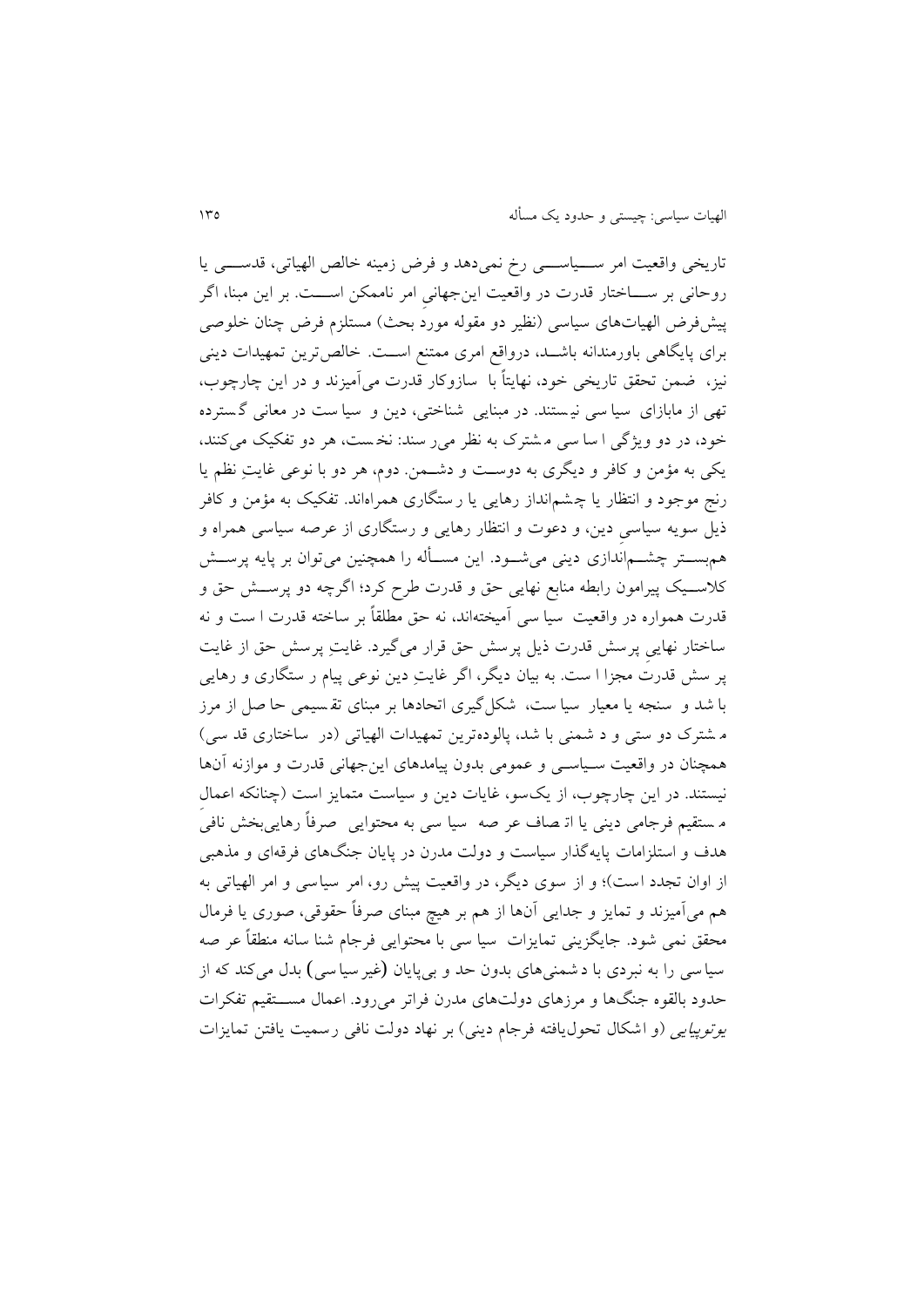با ديگری در حدود مجاز دولتـــــملتها، و به همین میزان، در تضــاد با نوعی توازن قتدارها بهمثابه لازمه و پیششرط صلح در موقعیت سیاسی تجدد است.<sup>۳۹</sup> **مسأله استمرار**

در روند تاريخی گذار قديم به جديد، مســـأله اســـتمرار يا انفکاک از چشـــماندازهای مختلف فکر فلسفی و تاريخی به کنه پر سش تجدد قابل برر سی است. برای نمونه، اگر مفاهیم برجسته نظریه دولت مدرن مفاهیم الهیاتی سکولارشده باشند (چنانکه پنداشت برخی فلاسفه و متفکران در زمینهای حقوقیـــــسیاسی چنین است)، هر بحث در باب مفاهیمی نظیرِ بازنمايی، تصـــمیم، اُرگان، شـــخصـــیت )دولت(، اقتدار و حکمرانی بهخودیخود نهتنها بحثی سیاسی و حقوقی، بلکه همچنین در کنه خود بحثی با مابازايی از صور ساختاری الهیاتی (و درنهایت متافیزیکی) است.<sup>۶</sup>۰ در این رویکرد، گستره علمی شناخت و واکاوی ري شه های ا صیل م شروعیت سیا سی و حقوقی م سبوق به سابقه ای ا ست که هم انفکاک جوهری و محتوايی اندي شه سیا سیِ تجدد و دولت مدرن از تفکر الهیاتی را بازمی شنا سد، و هم صور استمرار نسبتها و ساختارهای مفهومی الهیاتی را باز می بابد.

در اينجا تمايز دو ديدگاه برای فهم چارچوب اخیر الهیات ســیاســی میتواند مفید باشد : چنانکه اشاره کرديم ، از نظر کارل لوويت، بهرغم تهی شدن صور سکوالرشده از درجات الهیاتی آن معانی، اســـتمراری جوهری میان آخرتشــــناســـی پیشـــامدرن و صــورتبندیهای فلســفی مدرن به تاريخ در جريان اســت. اين زمینه فکری لوويت از شناخت تبار ساختار حقوقی مشروعیت در تجدد متفاوت میشود : اگر متعلق جستج وی او تحول برداشت های فرجامشناسانه از تاريخ در سیر فکر فلسفی اروپايی است، متعلق الهیات سیا سی در میراف ا شمیت، قیاس ساختاری الهیات و علم حقوق از اوان دوره مدرن (در جايگزينی حقوقدان با متأله) بهرغم گسترهای از الهياتهای سياسی تا آخرين مراتب روند تاريخی سکوالرشدن و تحوالت سیاسی ـ الهیاتی برجایمانده از انق بات تا قرن نوزدهم اروپاست. در اين رويکرد، آگاهی از نسبت با بستر الهياتی مفاهيم سکولار شده مدرن مشخصاً درهمپیچیده سرشت سیاسیـحقوقی اين الهیات سیاسی است. مطالعه روند تاريخی سکوالر شدن از اوان دوره مدرن ، موقعیت مفاهیم عرفی برج سته حقوق و سیا ست را در برابر فکر الهیاتی (جایگرفته در نهاد تاریخی مسیحی) رو شن میکند و سیر پیوستار نسبتهای ساختاری تعیینکننده مفاهیم سیاسیـــحقوقی )بهرغم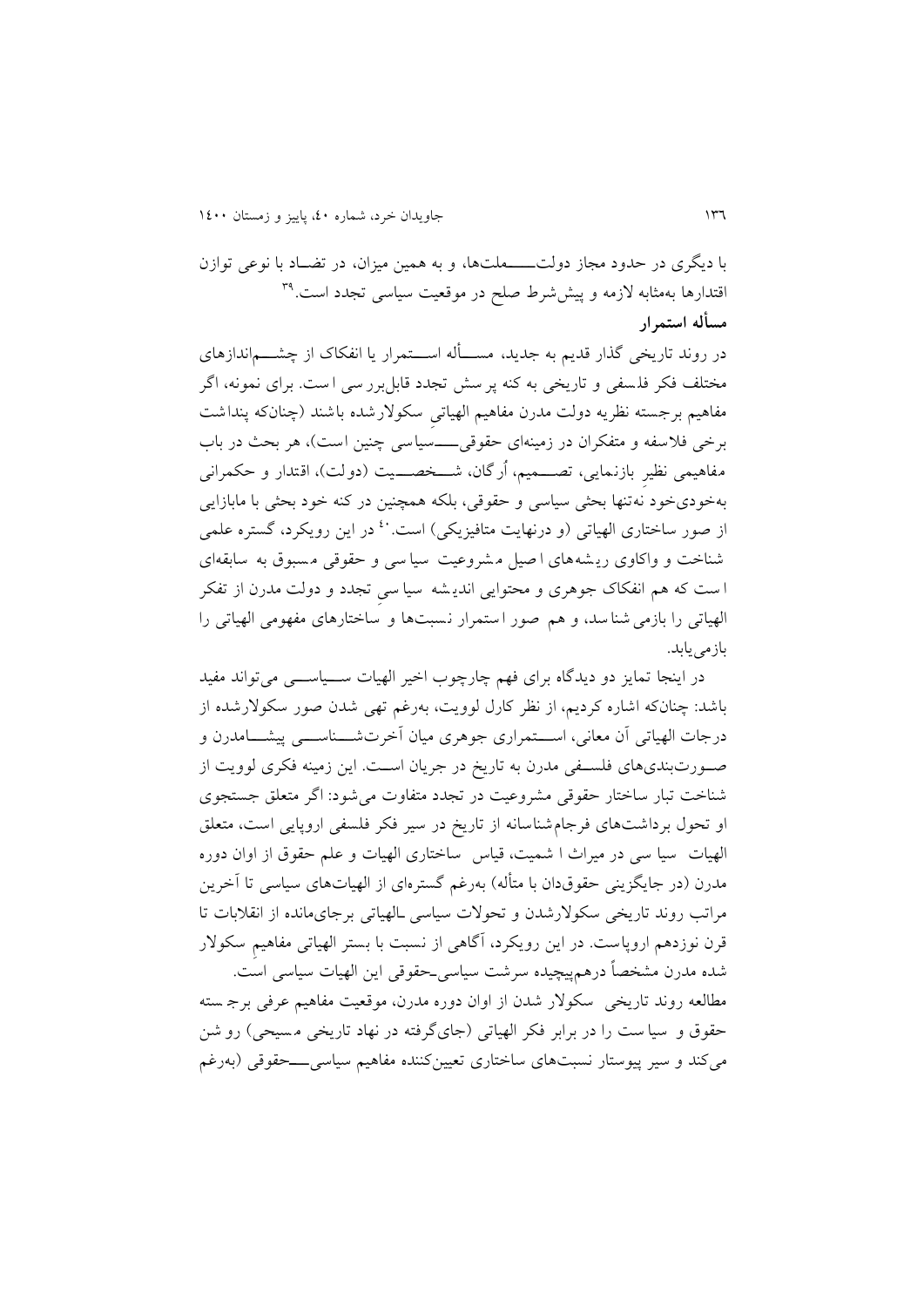انفکاک محتوايی آنها از مســیحیت اروپايی) از اوان دوره مدرن را آگاهانه میکند. اين مطالعه واجد هر دو جنبه ذهنی و تاريخی ا ست؛ از يک سو، بن مايه و صور ساختاری مشــروعیت در بســتر باورهای مقدس اجتماعات امتداد دارند؛ از ديگر ســو، شــباهت صــورت يک نظام ســياســی با گفتمان ماورايي يا نظم ســمبليک هر زمانه (که شـــرايط ايدئولوژيک پذيرش آن(ا فراهم می کند) محل پر سش قرار می گیرد. چنین پژوه شی در هر ع صری از منظر ماهیت حکمرانی و م شروعیت نظم سیا سی ـــــاجتماعی آن قابل واکاوی است.

## **بازنگری دو پرسش**

بر مبنای آنچه بر شمرديم، درک واقعبینانهتری از امکانات الهیات سیا سی در مخت ص ات سیاسی و حقوقی جديد مستلزم فهم رابطه عام الهیات سیاسی و نظريه سیاست )مسأله امتزاج)، و همچنین، رابطه خاص مختصات نظريه سیاسی و حقوقی جديد از اوان دوره مدرن با پیشینه فکر الهیاتی (مسأله استمرار) است. ذیل دو مسأله اخیر، الهیات سیاسی با دو جنبه محوری خود در مختصات تجدد (و امکانات آن در نسبت با دو مقوله برشمرده از الهیاتهای ســیاســی ( روبرو میشــود که میتوان در متن پاســخهای آن به نقدهای غايتانگاری و باستانگرايی سنجید.

اوال،ً در واقعیت امتزاج دين و سـیاسـت و کارزار اينجهانی قدرت، اولويت با واقعِ امر سیا سی ا ست. اعمال صرف غايتی سیا سی ــــالهیاتی بر اين عر صه ماهیتاً ناقض و مخرب مفروضات سیاسی حقوقی پذیرفتهشده تجدد است. هیچ استیناف صرفاً روحانی نمیتواند در بنای اينجهانی خود موضوعیت منطق امر سیاسی و معادالت آن را ناديده بگیرد. فرض استمرار نافی سروری امرسیاسی در عرصه جديد نیست بلکه مقوم منطق آن است. هرگونه فرض دستیابی به خلوصی روحانی الجرم تا آنجا که اين مختصات و منطق آن برقرار اسـت، شـکسـت يا نقض عمومی آن خصـیصـه را درپیدارد )و روند عرفی شدن خود را تسريع میکند). گذشته از آن، سازوکار سياسی\_حقوقی دولت مدرن بهطور غیرقابلانکاری از جوهره پیام دينی رهايیبخ شی منفک شده ا ست. اين میراف پیش از هر چیز بر ویرانههای جنگهای فرقهای و مذهبی و پایه گذاری دولت مدرن در گذار از آن خسارات استوار است. در اين بستر، حفظ امنیت و نظم سیاسی پیش از هر چیز درگرو بیطرفی بنای دولت مدرن و جدا ماندن غايت سیاست از غايت دين است. استمرار بنای صلح در این سازوکار با چنان تفاسیر فراگیر سیاسی\_ــالهیاتی از صِرف هر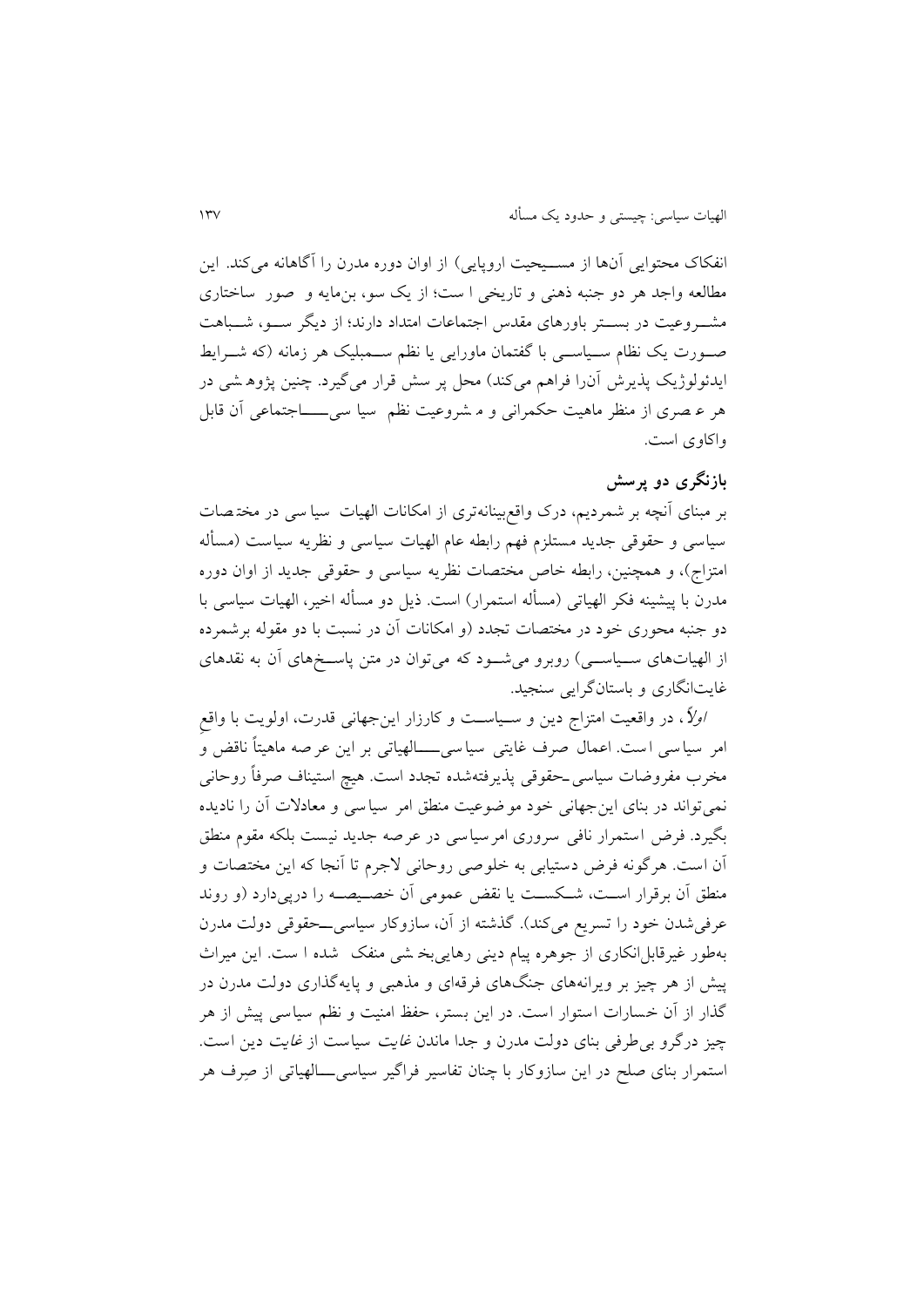غايتانگاری و فرجامطلبی (و همچنین جايگزينهای تحولپافته عرفی آنها) ســــازگار نیست. مراحل اخیر روند تاريخی سکوالر شدن به جايگزينی صور الهیاتی فرجامخواهی با مفرو ضاتی گاه مطلقاً ان سان محور يا شبه الوهی از خودب سندگی تام دامن زده ا س ت. بازآفرينی الهیاتهای ســیاســی غايتانگار در تجدد )غالباً ضــمن بازتملک جايگاههای مفهومی الهیاتی در اَ شکال دگرگون شده) بهواقع چـ شم بر گـ سستِ محتوایی ِ سازوکار سیاسی و حقوقی تجدد از انديشه الهیاتی میبندند و گاه نفرتی بیپایان (يا غیرسیاسی) را جايگزين دشمنی محدود و ملزومات صلح به نسبت پايدار می کند. الهيات سياسی در رويکرد اخیر از به فهم نسـبیت دعاوی حقیقت الهیاتهای سـیاسـی در اين مختصـات کمک میکند، و همچنین، منابع مخرب مدعای حقیقت غایی (و گاه حتی به غایت بشردوستانه) الهیاتهای سیاسی نوین را در معرض تشخیص و مصلحت میگذارد.

دوم آنکه، فهمِ سـاختاری از حیطهها و نسـبتهای نهايی مشـروعیتبخشـی، لزوماً مروج کاربست انديشه ، اسطوره يا انگاره باستانی صرف در عرصه سیاسی جديد نیست. اين رويکرد به الهیاتهای سیاسی می تواند روشن کننده سرنوشت پرسش های قديم در مختصات جديد و حیطه تأ یرگذاری امر باستانی در نسبتی باشد که بهطور صوری درونِ سازوکار سیاسی ــــحقوقی آن حفظشده است. از چنین منظری به تاريخ سیاسی دين و فرهنگ، پژوهشهای الهیات سیا سی لزوماً نقد يا اتهام با ستانی کردن صرف شناخت عر صه سیا سی را متوجه خود نمی بیند. چنانکه در رويکرد اخیر، ا صالت امر دينی در برابر امر سـیاسـی لحاظ می شـود، و غايت سـازوکار فکر الهياتی (در نهادهای دينی) به صرفِ بر ساخته منا سباتِ قدرت اقت صادی يا اجتماعی فرو کا سته نمی شود . جدايی امر الهیاتی از صــرفِ مناســباتِ ســیاســی تا حد امکان در تمايزهاي ی غايی نظیر تمايز پیام نجات يا رستگاری از تضاد دوست و دشمن (معیار امر سیاسی) حفظ می شود. الهیات سیاسی از يک سو، غايت چشم اندازهای دينی و اساطیری را می آزمايد (و ماهیت صور تحول يافته آنها برای جهتبخشی کردار جمعی را نمايان میکند). از سوی ديگر، توان ســاختارها و مفاهیم باورمندانه الهیاتی و متافیزيکی در مشــروعیتبخشــی )يا توجیه ساخت سیاسیــــحقوقی قدرت) را معین میکند. این مختصات لزوماً نه به باستانگرایی و نه به احیای محض اینچنین ایدههای باســتانی (به صـــرف توجیه آنها برای اَنحای افراطی گرايش ملی) متکی نیـ ست. محور ناگ سـ ستنی الهیات سیا سی پیش از هر چیز خودآگاهی از نقاط مسکوت در پیشینه روايات عرفیشده تاريخ و فرهنگ است . بهرغم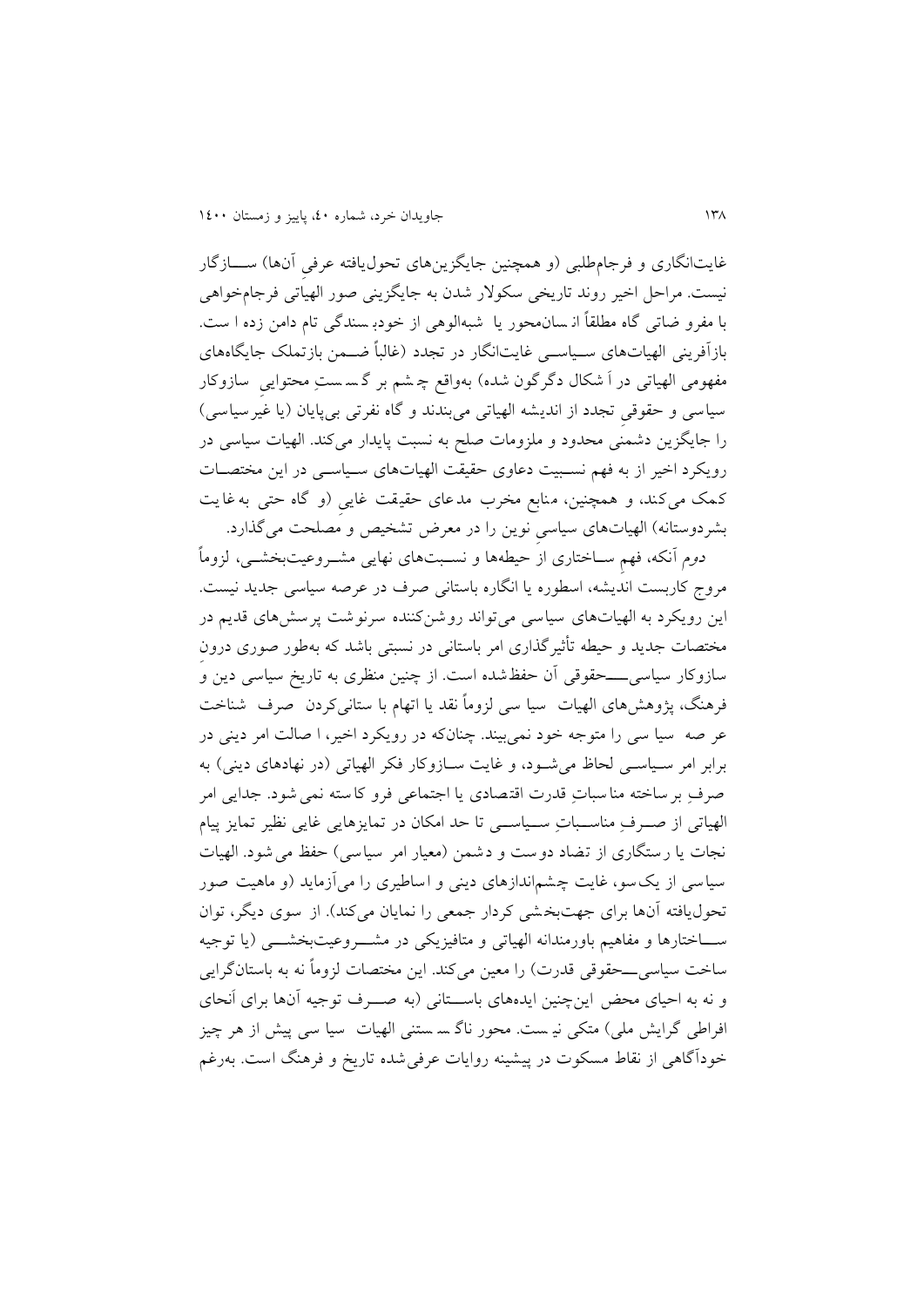گســســت محتوايی مفاهیم حقوقی و ســیاســی جديد از محتوای مفاهیم الهیاتی )و گاه ضـديت با نهاد تاريخی مسـیحیت رومی(، مفاهیم جديد سـاختارهای مفهومی آن را در غیاب جوهری الهیاتی انتقال میدهند و در میانه نســبتهای خود بازتولید میکنند؛ اين نسبت پیش از هر چیز در دل الهیاتهای سیاسی و ساختارهای مفهومی مشروعیتبخش از اوان تجدد زيسـت داشـته اسـت. چنین اسـتمراری بههرروی در لبه کور خودآگاهی انديشه سیاسی ــــحقوقی تجدد متأخر، و پیش از همه، ناسازگاریِ ساخت علمی آن با الهیات و بنمايه ســـاختارهای مفهومی فکر دينی قرار دارد. در اين بیان، فکر حقوقی جديد فکر الهیاتی را مجزا میکند ولی آنچه مجزا شده همچنان در غیاب خود در ا صل سیاسیـحقوقی تجدد و ساختارها و مفاهیم برجسته آن بازمیگردد.

#### **نتیجهگیری**

در مقدمات اين مقاله برای چارچوب پرســش از چیســتی الهیات ســیاســی، دو مقوله غايتانگاری و مشــروعیتبخشــی را بهطور نســبی تمیز داديم. اين دو عبارت بودند از محوريت رابطه فرجامشناسی (و اشکال تحول یافته آن) با جهتبخشی به فعلِ سیاسی و سازوکار اجتماع يا قوای حاکمه؛ و نیاز مشروعیت ساختارِ نظمِ سیاسی در هماهنگی با منظومه ای الهیاتی يا متافیزيکی. اين چارچوب مدعی توصـــیفی جامع از واقعیت هر الهیات ســیاســی در ســنتهای مختلف نبود و صــرفاً به فهم نظاممندتر رابطه اين دو و حدود و پیشفررضهای مو ضوع (تا مختصات سیا سی و حقوقی جدید) کمک می کرد. در اين مبنا سه پیش فرض برج سته شد. اول، در چنان الهیات های سیا سی در نهايت نوعی پايگاه دينی مفروض ا ست. دوم، دو مقوله بر شمرده به هم واب سته ه ستند. سو م، جهات الهیات سیاسی از فکر سیاسی به دینی و بالعکس مؤید ماهیت مناقشهبرانگیز آن است. در نهايت اشاره داشتیم، احیای مسأله الهیات سیاسی پیش از هر چیز با ترديد در نظريات پیرامون روند تاريخی سـکوالر شـدن پیوند می خورد که اين مسـتلزم چارچوبی مدون برای فهمِ حدود و امکانات الهیاتهای سیاسی در اين مختصات است.

در استدالل اين مقاله، رويکرد پسینی از الهیات سیاسی به شناخت تبار امر عرفی در مختصات سیاسی ــــحقوقی تجدد با نظر به پیشینه ای از فکر الهیاتی معطوف است. ا ين شناخت از يک سو مستلزم فهمی از مسأله آمیختگی سازوکار فکری دين و سیاست در واقعیت پیشررو (بهرغم تمايز غايات امور دينی و سياسی) و از ديگر سو، مسأله *استمرار* ن سبت های فکری و ساختارهای مفهومی الهیاتیِ جای يافته در نهاد تاريخی م سیحیت تا نظريه سياسی\_ــحقوقی دولت (در انفکاک بنمايهای علم حقوق از الهيات) است. بر اين مبانی، اين رويکرد شالوده صرفاً حقوقی يا تجويزی جدايی دين و سیاست را نمیپذيرد؛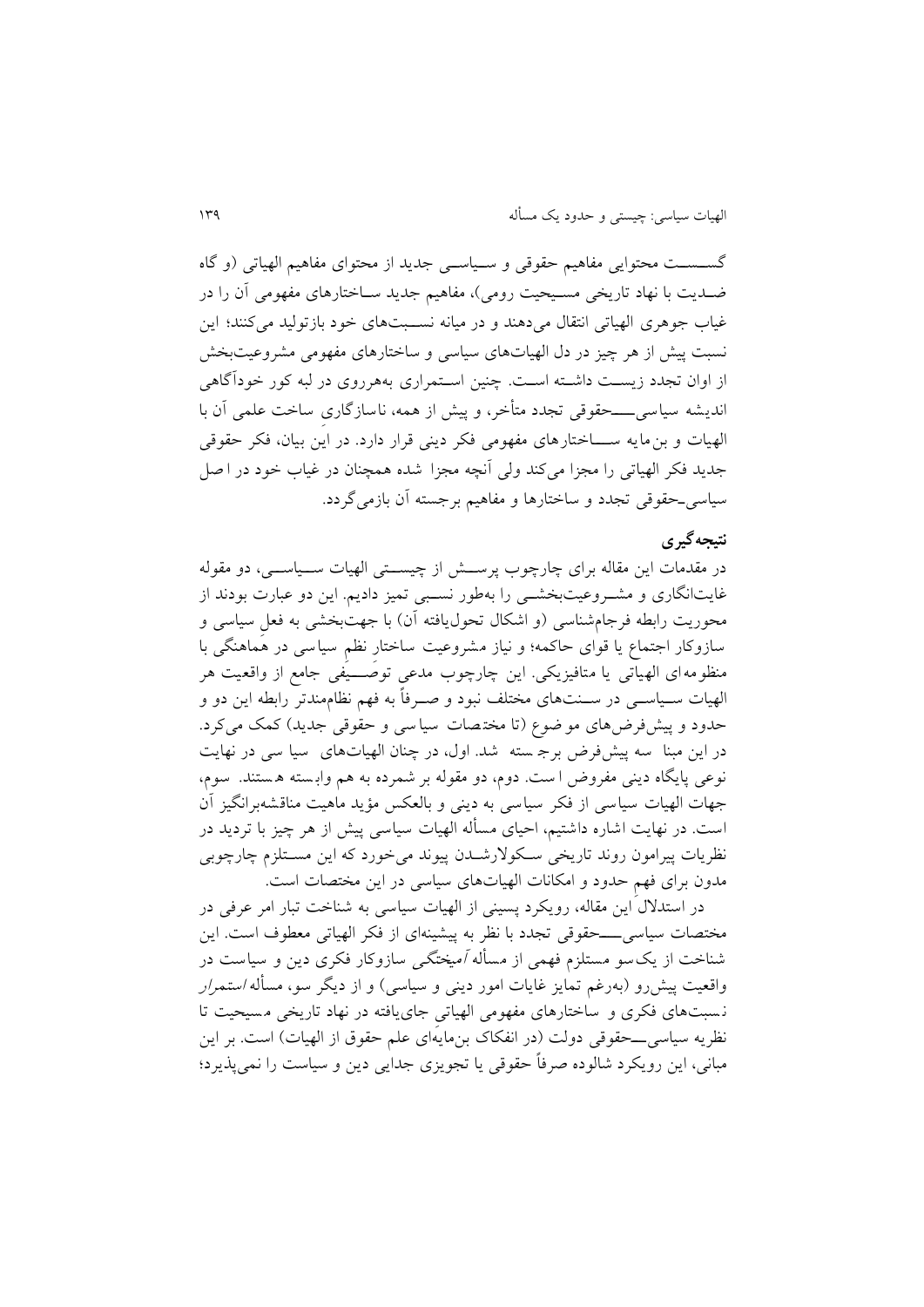اما در بازنگری سیر دو مقوله نخستین الهیاتهای سیاسی تا مختصات سیاسیـــحقوقی تجدد، رويکرد اخیر همچنان نه مدعی غايتانگاری اســت نه لزوماً باســتانگرايی. در شناخت ساخت نهايی م شروعیت ترويج طرحی با ستانی بر اين مخت صات ضرورت ندارد؛ در همین حال، انتظار خلوصـــی روحانی از مختصـــاتی حقوقی می تواند روند عرفیشدن خود را تسريع کند.

#### **پینوشتها**

۱.باکونین در همین دوران رسـاله مشـهور دیگری به فرانسـه نگاشـت که پس از او به *خدا و حکومت* )*État'l et Dieu* )مشهور شد. اين نظرگاه پیشاز هرچیز زمینه فکری نوعی »نه خدا نه سروری« ) *ni maître ni – Dieu* )را فراهم میکرد که نافی هرگونه تسل انسان بر انسان در حکومت و جامعه در تحقق رهايی از قدرت االهی و انسانی بود. اين همچنین با نوعی کفر به مسیحیت پیوند میخورد: »خدا هست پس انسان بنده است. انسان آزاد است، پس خدايی وجود ندارد. هر که با شد را وامیدارم تا از اين دايره بیرون رود؛ بیايید انتخاب کنیم«. به ديگر بیان، اگر اکنون انسان می تواند و بايد آزاد باشد، پس خدا نیست ) <sup>99</sup> : 1982 ,Bakounine). به تعبیر متأله معاصر، مولتمان : »شیطان اولین ياغی، آزادانديش و رهايی بخش جهان بود، زيرا انســـان ها را به نافرمانی خدا و خوردن میوه خرد ترغیب کرد؛ باکونین ماترياليه ست قدرتمندي بود: ان سان يک حيوان ا ست و مغز يک د ستگاه» ( Moltmann, 'European .)Political Theology', in Hovey & Phillips eds. 2015: 7

.2 رسـاله حقوقی نخسـت در زمینههايی از دههها چالش عمیق حکومت با کلیسـای کاتولیک )از »نبرد فرهنگی» بیســـمارک تا دوره ویلهلمی) و دهه ها پیوند نزدیک مذهب پروتســـتانی با ســــازوکار سیاسی ــــحقوقی آلمان، و تبعات بحران همهجانبه شکست سنگین آلمان در جنگ نخست جهانی برای آن پیوند نگاشته شد. مقاله سه فصلی اشمیت در ۱۹۲۲ ابتدا در یادنامه خالق *اخلاق پروتستانی و روح* سرمايه داری، ماکس وبر منت شر شد و چندی بعد با افزودن ف صلی ديگر الهیات سیا سی عنوان گرفت. ر ساله دوم، به نوعی دفاعیه ا شمیت از تعبیر الهیات سیا سی در میانه تغییرات گ سترده دينی، سیا سی، اقت صادی و فرهنگی بعد از جنگ دوم جهانی مح سوب می شد. درباره سیر زمینه خاص فکر کاتولیکی اشمیت از *وضوح کلیسا (*۱۹۱۷) تاکا*تولیسیسم رومی و فرم سیاسی* (۱۹۲۳) و نقش زمینههای مختلف فکر «بحران» در شکل دهی الهیات سیاسی، ن.ک.

Kervégan, 2002; Mehring, 2009; Galli, 1996, *Id.* 2019; Sinaeian, 2020, in part. chaps. 3 & 4.

.1 در اينجا همچنین میتوان به متأله سیا سی پروت ستان آلمانی، دوروتی زله )0۸2۸ ــــ 2111( ا شاره داشت که در پیوند اينجريان با الهیات رهايی، جريانهای ضداقتدارگرايی خصوصاً در آمريکای شمالی، و خوانشی دروندينی از جريانهای فرهنگی نظير فمينيسم اثر گذار بود. ن.ک.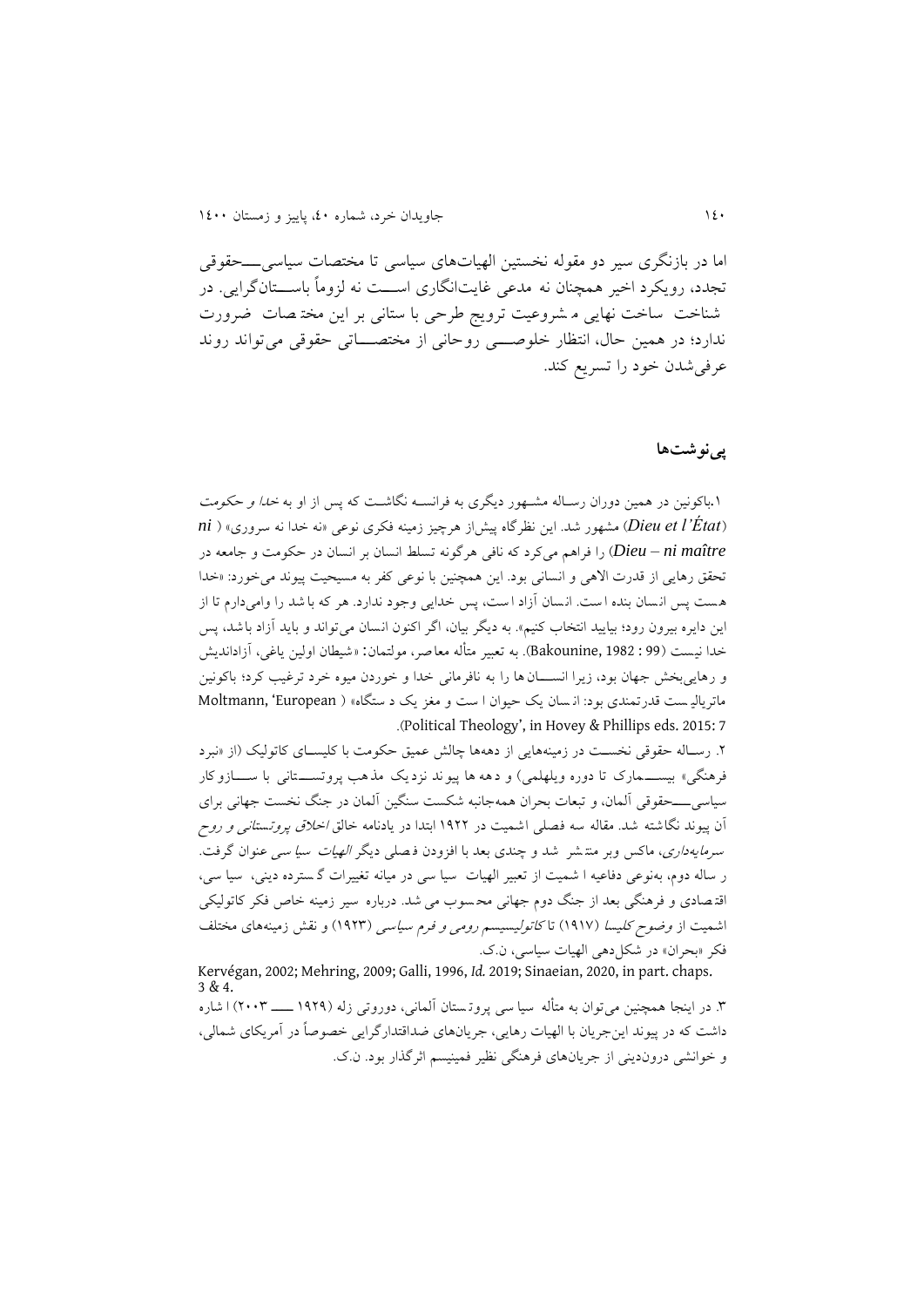D. Sölle (1971) *Political Theology*, Philadelphia: Fortress [1974]; *Id.* (1984) *The Strength of the Weak: Toward a Christian Feminist Identity*, Philadelphia: Fortress; ین ن چ م ه : E. Graham, 'Feminist Theology, Northern', in Cavanaugh & Scott eds. 2019, pp. 207- 221, in part. p.210.

.6 *الهیات رهایی* در پیامدهای انقلاب کوبا و اجلاس واتیکان دوم گســــترش یافت و پیش از هر چیز خود را در قالب يک واکنش اخلاقی به فقر و بی $\epsilon$ دالتی اجتماعی در اين منطقه مطرح کرد. گوتيئرز در تو صیفی از الهیات رهايی مینوي سد: »در میان آنان که امروز بهطور متعالی به دُ الس کا ساس متمايلند متألهان رهايی آمريکای التینی هســتند که در رهبانیت دومنیکن نوعی پیشقراولی پیامبرانه و ريشــهای کلیسا را در "*روی آوردن به فقیر"* یافتهاند» (Gutierrez, 1971: xi, 46-48). بارتلمه دُلاس کا ساس )00٧0 ــــ 0111( کشیش و متأله دومنیکن بود که در ورود اسپانیا به آمريکای التین در قرن شانزدهم گزارشهای متعدد در رد ددمنشی استعمار بر بومیان نوشت.

0. جريان *بازتعميدی يا آناباپتيستی د*ر بستر اصلاح دينی قرن شانزدهم دربخش هايی از سوئيس و آلمان زاده شد. با به دست گرفتن مونستر در 0110 نوعی شاهی مسیحايی تاسیس کرد: ايشان ، ذيل نوعی باور به زندگی در آخرالزمان )*apocalypse*)، با اشــارتی از کتاب حزقیال شــهر مونســتر را اورشــلیم نو نامیدند. احیای اين جريان و تفاسیری از سويههای سیاسی آن در آمريکای شمالی قرن بیستم، بیشازهمه با آرای متألهان جنجالی نظیر جان هوارد يودِر )0۸2٨ ـ 0۸۸٨( شناخته شده است. متخصد اين جريان ، الیزابت فلیپس، به استحاله الهیات سیاسی آن در بستر تحوالت گوناگون آمريکای شمالی در چند دهه گذشته اشاره دارد. ن.ک.

J. H. Yoder (1972) *The Politics of Jesus*, Michigan: Grand Rapids; ین ن چ م ه : Phillips, 'Anabaptist Political Theologies', in Cavanaugh & Scott eds. 2019: 333-45, in part. pp.341-344; Philips, 2012, pp.74-91, pp.155-156.

.1 گفتنی اســت، گســترش اين جريان در حلقههای پروتســتان آمريکای شــمالی، پیشاز هرچیز با نقشآفرينی ميراثی از شاگردان راينولد نیبور (١٨٩٢ ـ١٩٧١) رقم خورد. در اينباره ن.ک. M. L. Stackhouse (1998) 'Public Theology and Ethical Judgment', *Theology Today*, 54

(2), pp.165-179. همچنین: H. Lee, 'Public Theology' in Hovey & Phillips eds. 2015, pp.44- 66; Phillips, 2012, pp. 42-50, pp.141-152.

. J. Milbank, C. Pickstock, G. Ward, eds. (1999) *Radical Orthodoxy: A New Theology*, London: Routledge; Milbank, 2013, p.15, p.205, p.232; Ward, 2009; *Id.* (2000) *Cities of God*, London: Routledge; G. Hyman, 'John Milbank' in Cavanaugh & Scott eds. 2019, pp. 320-332.

. J. Habermas (2008) « Secularism's Crisis of Faith: Notes on Post-Secular Society », *New perspectives Quarterly*, 25 (4), pp.17-29; Habermas et al. 2011, p.4 ; Taylor, 2007; Asad, 2018, p.32, p.44; Vatter, 2021, pp.9-19.

. H. Berman (1983) *Law and Revolution: The Formation of the Western Legal Tradition*, Cambridge: HUP; B. Tierney (1982) *Religion, Law and the Growth of Constitutional Thought 1150-1650*, Cambridge: CUP; J. Waldron (2002) God, Locke, and Equality: *Christian Foundations in Locke's Political Thought*, Cambridge: CUP; S. Moyn (2015) *Christian Human Rights*, Philadelphia: UPP.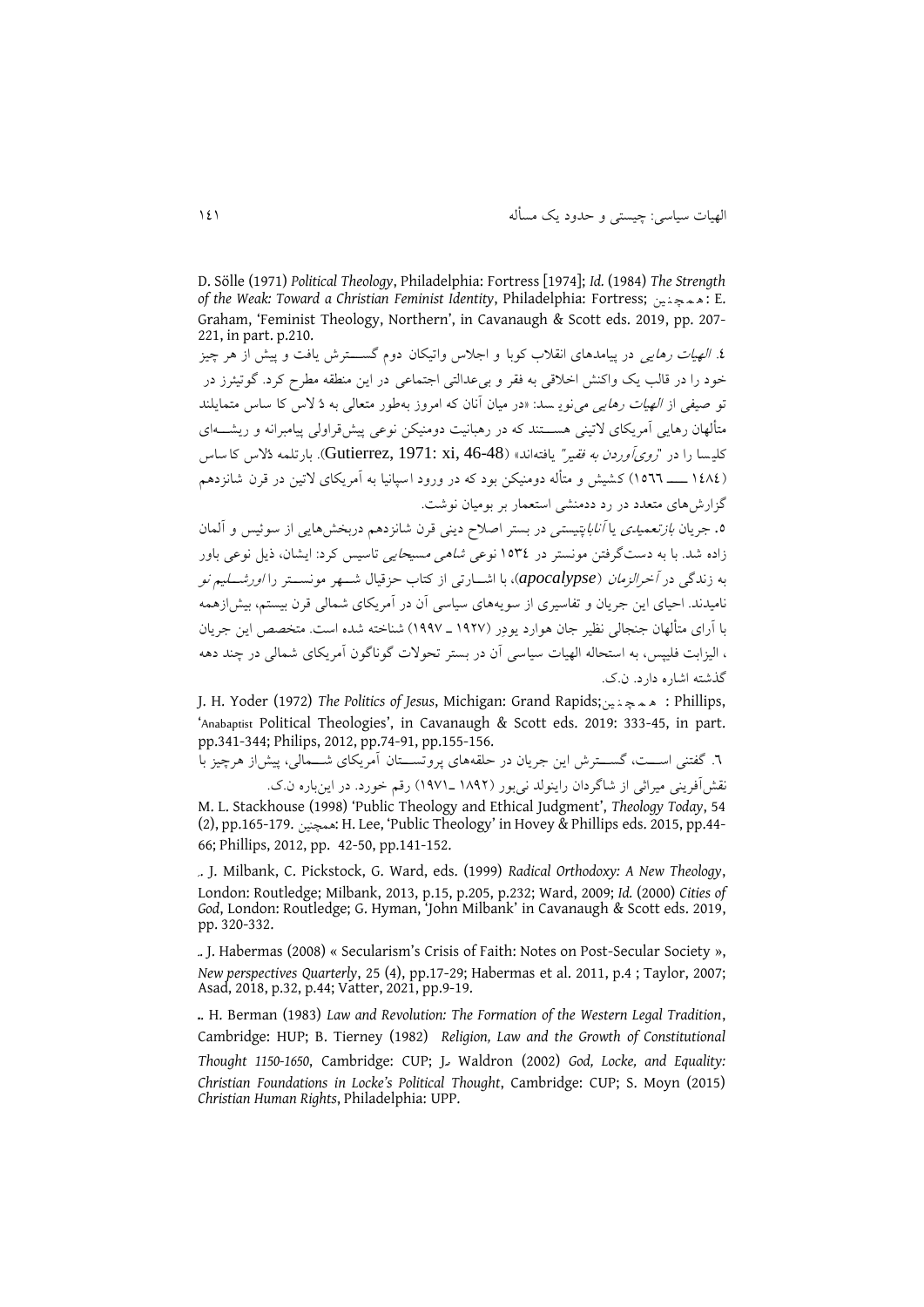01. R. Dworkin (1994) *Life's Dominion*, New York: Vintage, pp.82–83, pp.90–91; *Id.*  (2013) *Religion without God*, Cambridge et al.: HUP, chap.3; همچنین: J. Maritain (1944) *Principes d'une politique humaniste*, New York: Maison française; *Id.* (2011) *Christianity and Democracy and The Rights of Man and Natural Law*, San Francisco: Ignatius, p.67; Arendt, 1958: p.314.

00. Asad, 2018; *Id*. (2003) *Formations of the Secular*. Stanford: SUP; G. Anidjar (2014) *Blood: A Critique of Christiani*ty, New York: CUP; *Id*. (2006) « Secularism », *Critical Inquiry*, 33(1), pp.52–77.

.02 برای نمونه، دوتان لِشــِم، ضــمن ارا ئه نوعی ريشــهشــناســی ســیر مفاهیمی نظیر »تدبیر منزل« )*oikonomia* )در فکر م سیحی، خا ستگاه فرهنگی سرمايه داری متاخر را تا ساختارهای الهیاتی قرون چهارم و پنجم میلادی پی می گیرد. در پیشزرمینه بحث، آرنت به دو نوع نگاه مادی\_\_\_\_ـمارکســـی و فرهنگی ـــوبری به «تلاشهای جنبش اصلاحدينی در شکل دهی جامعه باورمندان» به اقتصادمدرن اشاره میکند که مبنای آن اندیشـــه های ازخ*ودبیگانگی (ن*زد مارکس) و *بیگانگی ازجهان (ن*زد وبر) اســـت. ) 255 254, 251, : 1958 ,Arendt). در نمونهای ديگر، از نظر اتیِن بالیبار، حکمرانی سیال نظام »بازار مالی جهانی» و چ شم|نداز نظام سیا سی مبتنی بر بدهی اقتصادی دولتهای جهان، برای خود صورت ناقصی از مفهوم مشروعیت جعل میکند که مخرب استقلال ملتها و مشروعیت دولتها است. ن.ک. D. Leshem (2016) *The Origins of Neoliberalism*, New York, CUP, in part, pp.160-161; E. Balibar, , 'Le GFM (Global Financial Market) : nouveau souverain, quasi-souverain, ou pseudo-souverain', presented at *Crise et Souveraineté*, Paris 1 Panthéon-Sorbonee (27.1.2017); *Id.* (2011) 'Naissance d'un monde sans maître ? Après l'Empire, les marchés', *Libération*, 8. Sep.

01. Lynch, 2019; Webb, 'Eschatology and Politics' in J. L. Walls ed. 2007: 500-517; Phillips, 'Eschatology and Apocalyptic' in Hovey & Phillips eds. 2015: 274-293.

00. E. Feil and R. Weth (eds.) (1969) *Diskussion zur 'Theologie der Revolution'*, Munich: Chr. Kaiser Verlag.

01. Moltmann, 1967; *Id.* (1969) *Religion, Revolution and the Future*, New York: Scribner.

همچنین: Moltmann, Metz*.* et al. (1970) *Kirche im Prozeß der Aufklärung*. Munich: Kaiser‐ Grünewald; *Id*. & Metz (1995) *Faith and the Future*, Maryknoll, NY: Orbis.

01. J. B. Metz (1970) 'Political Theology', in *Sacramentum Mundi*, *V*, London: Burns Oates; *Id.* (1989) 'Theology in the New Paradigm: Political Theology', in *Paradigm Change in Theology*, Edinburgh: Clark. *Id.* (1969) *Theology of the World*, New York: Seabury; *Id.*(1980*) Faith in History and Society: Toward a Practical Fundamental Theology*, New York: Seabury.

0٨. M. Buber (1932,1936) *Das Kommende: Untersuchungen zur Entstehungsgeschichte des Messianischen Glaubens*, 2 vol. Berlin: Schocken; *Id.* (1936) *Zion als Ziel und als Aufgabe*, Berlin: Schocken; همچنین : R. Margolin (2008) « The Implicit Secularism of Martin Buber's Thought », *Israeili studies*, 13:3; J. Wertheim (2011) *Salvation through Spinoza: a Study of Jewish Culture in Weimar Germany*, Leiden et al.: Brill, in part. pp.3-4; B. Bourdin (2014) *La médiation chrétienne*, Paris : ICP, pp.307-329 ; Sinaeian, 2020 : 214- 250.

0٧. G. Scholem (1973) *Sabbatai Sevi: The Mystical Messiah*, Princeton: PUP; *Id.* (1971)

*The Messianic Idea in Judaism*, New York: Schocken; همچنین: J. Taubes (1982) 'Scholem's Thesis on Messianism Reconsidered', *Social Science Information*, 21/4-5, London: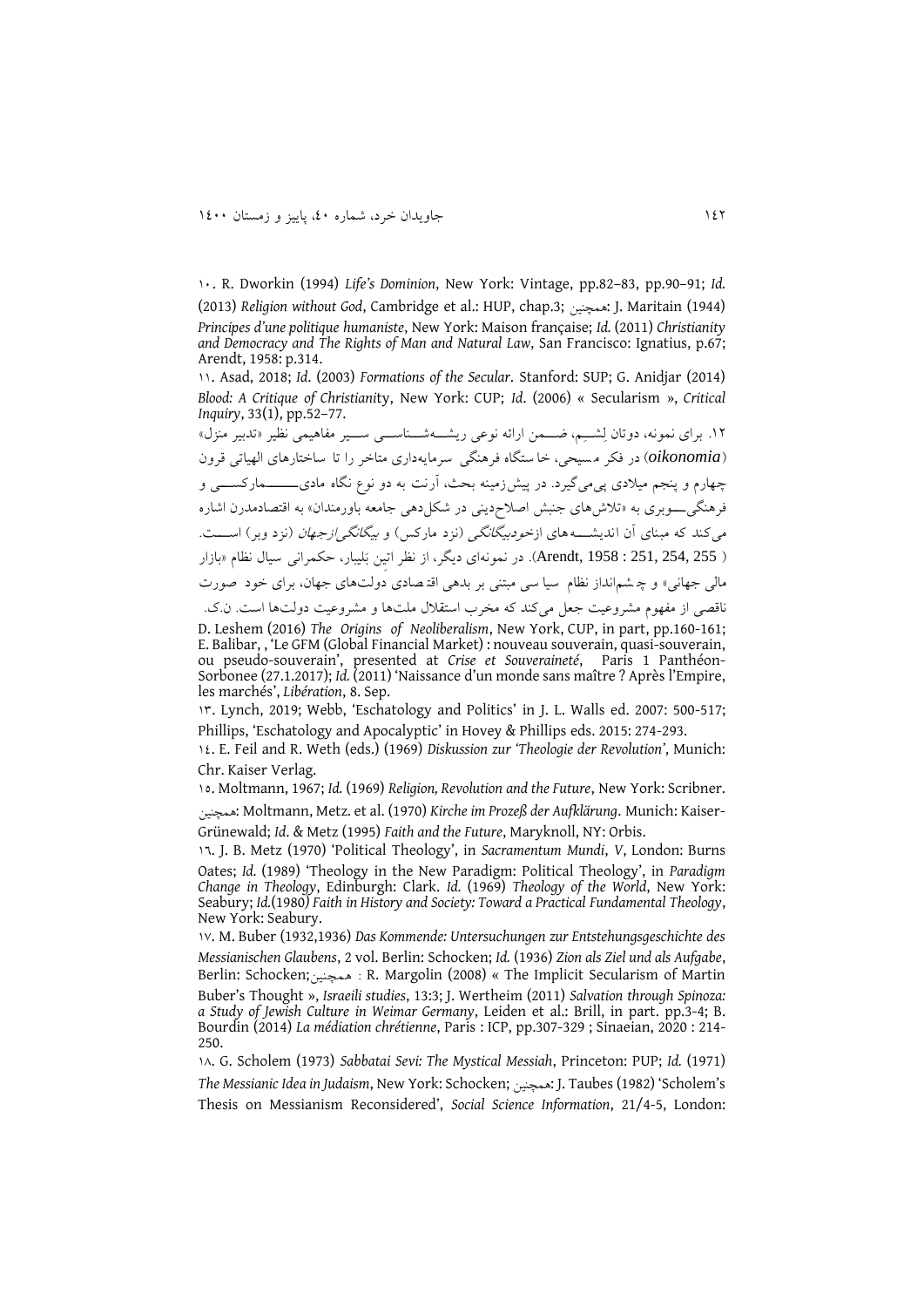الهیات سیاسی: چیستی و حدود يک مسأله 001

Sage ; *Id.* (2006) *Der Preis des Messianismus*, Würzburg: Königshausen et al., in part. pp. 93-130. J. Hotam (2013) *Modern Gnosis and Zionism: the crisis of culture, Life Philosophy and Jewish national thought*, London: Routledge ; B. Lazier (2008) *God Interrupted: Heresy and the European Imagination between the World Wars*, Princeton : PUP.

0۸. E. Bloch, 1918; *Id*. (1947) *Freiheit und Ordnung*, Frankfurt: Suhrkamp, 1959*,* in part. pp.162-176; *Id*. (1938,1947) *Das Prinzip Hoffnung*, 3 vol. Frankfurt: Suhrkamp.

21. J. Derrida (1994) *Politiques de l'amitié*, Paris, Galilée.

20. J. Taubes ed.1983-87; *Id.* (1999) *La Théologie politique de Paul*, Paris, Seuil; همچنین: Lynch, 2019: pp.89-93, pp.107, 109.

22 .J. Assmann, (2019) *Exodus: Die Revolution der Alten Welt*, Munich: Beck; *Id.* (2018)

*Achsenzeit. Eine Archäologie der Moderne*, Munich: Beck; کنید مقايســه: *Id.* 2000; *Id.* (1992*) Das kulturelle Gedächtnis. Schrift, Erinnerung und politische Identität in frühen Hochkulturen*. Munich: Beck.

21. Augustin d'Hippone (426) *De civitate Dei*, in part. chaps. XI, XIV 1 , XVIII 54.2 , XIX,16-17.

20. Gélase Ier (494) *Épître à Anastase*, 12.1.

21 . K. Sisson (2016) 'Hierocratic Theory', in *A Companion to the Medieval Papacy*, Leiden: Brill, pp.121-134.

21. W. Graf (2006) *Der Protestantismus: Geschichte und Gegenwart,* Munich: Ch. Beck. *Id.*  (1991) *s. v.* « *Zweireichelehre* », *Enzyklopädie der Religionen* [2013]; J. Heckel (1959) "Die Entfaltung der Zwei-Reiche-Lehre als Reichs- und Regimentenlehre", *EKL, 3*, Göttingen: V&R, pp.1937-1945. E. Herms (2013) *s. v.* «Two Kingdoms Doctrine», *Encyclopaedia of Religion Past and Present* (RPP), 13: 149-150.

2٨. T. Hobbes (1651) *Leviathan*, Part III, in part. chaps. 32, 39, 42.

2٧. Böckenförde, 2020: 199-219; J-F. Kervégan (2013) « Die "politische Theologie" Hegels », in E. Weisser-Lohmann & A. P. Olivier eds. *Kunst - Religion - Politik*, pp.177– 192; M. Lilla (2001) 'Hegel and the Political Theology of Reconciliation', *The Review of Metaphysics*, 54 (4): 859-900 ; A. Shanks (1991) *Hegel's Political Theology*, Cambridge: CUP.

2۸. H. Barion (1968) *Weltgeschichtliche Machtform? Eine Studie zur Politischen Theologie des II. Vatikanischen Konzils*, Berlin : Duncker & Humblot ; *Id.* (1967) « Das konziliare Utopia: eine Studie zur Soziallehre des II. Vatikanischen Konzils », *Säkularisierung und Utopie*, Stuttgart: Kohlhammer, pp.187-233.

.11 در اين چارچوب فکری از ســـويی ايده »بدن رازآلود « )*body mystical* )حاکم و کاربرد آن در حاکمیت مردمی مدرن مطرح است و از سوی ديگر، شخصیت »تخیلی« )*fictional* )که برساخت های سیاسیـــحقوقی در کنار مخلوقات هنرمندان در آن نقش دارند. غالب نمونههای موردمطالعه کانتوروي) در اين اثر پيش از همه بر ســـير منابع متنى و بصــــرى متنوعى از تاريخ انگلســـتان اســـتوار اســـت .(Kantorowicz, 1957)

.10 از نظر کل سن، اين ارجاعات در نظام ب سته سل سله مراتب نُرمهای حقوقی درنهايت به نُرمی بنیادی )*Grundnorm* )منتهی میشـــد. اين ا نديشـــه همچنین در ک نه »نظر يه حقوقی خالد « ) *Reine Rechtslehre* )به مثابه اصــل روششــناختی برای خودمختاری علم حقوق مدرن )در برابر اولويت امر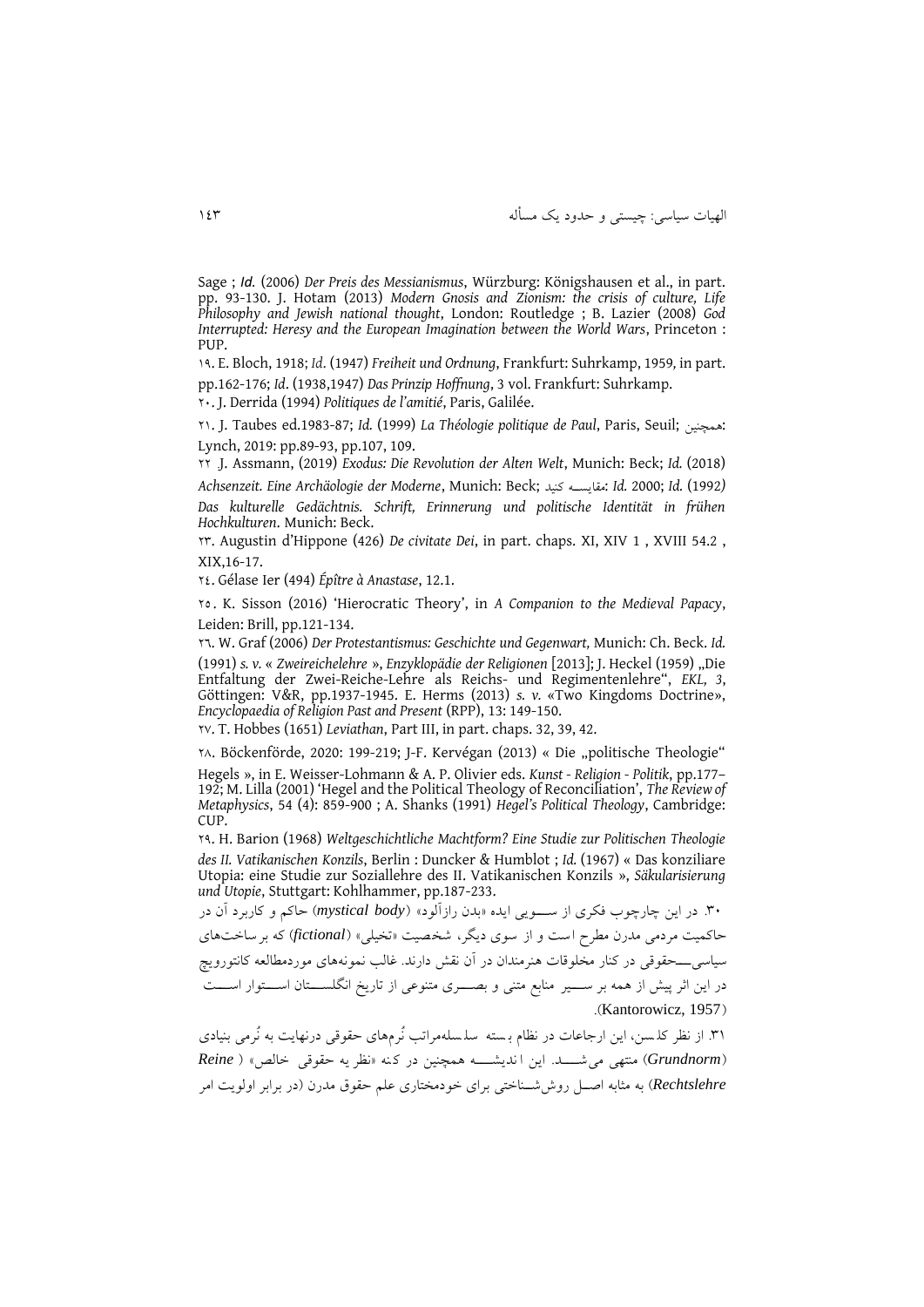سیاسی) مطرح می شد که بعدها در ۱۹۳۶ توسط کلسن در اثری جریان ساز به همین نام منتشر شد وبعد از جنگ دوم جهانی ويرايشها و ترجمههای بسیاری يافت. ن.ک.

H. Kelsen (1934) *Reine Rechtslehre*, Tübingen: Mohr Siebeck, 2008 [2nd ed.: 1960]. .12 برای نمونه: درباره الهیات سیاسی در زمینههای دروندينی گوناگون ن.ک. ) Scott & Cavanaugh eds. 2019; Hovey & Phillips eds. 2015)؛ همچنین برای سرگذ شتی از الهیات سیا سی در نظریه سیاست ن.ک. )2021 ,Vatter).

٣٣. چنین تفسیری همچنین در مبنای تقسیم این متألهان از جهات ربط دین و سیا ست منعکس ا ست: ».اولم، در نظر برخی سیاست پیش دادهای )*given* )با خودمختاری عرفی خود است. در اين چارچوب حیطههای فعالیت سیاست و الهیات از هم مجزايند چنانکه ارجاع يکی به اتوريته يا اقتدار عمومی است، حالآنکه ديگری در وهله نخسـت با تجربه دينی و اجتماعاتِ شـبه خصـوصـی مؤمنین سـروکار دارد. وظیفه الهیات ســیاســـی در این نگاه می تواند ربط تجربه دینی به مســـائل گســـتردهتر اجتماعی باشـــد به نحویکه خودمختاری هر دو حیطه حفظ شـــود. .دومم، نزد برخی ديگر، الهیات بازنگری انتقادی در امر سـیاسـی اسـت و بهخودیخود جسـمانی )*material* )و بازتابدهنده ترتیبات سـیاسـی عادالنه يا ناعادالنه است. در اين مبنا وظیفه الهیات سیاسی میتواند افشای شیوه های قرارگیری گفتمانی االهیاتی در خدمت بازتولید نابرابریهای طبقاتی، جنسیتی، يا نژادی، يا بازسازی الهیات در خدمت عدالت باشد. . سومم، برای گروه ديگر، الهیات و سیا ست ا سا ساً فعالیت های م شابهی ه ستند، چراکه پايه گذار هر دو شــکلگیری تصــاوير متافیزيکی اســت که اجتماعات پیرامون آنها ســازمان میگیرند. از يکســو تمام سیاست ها در خود نظرگاهی الهیاتی دارند، و از ديگر سو اشکال خاصی از سازمان دهی بهطور ضمنی در آموزههايی نظیر تثلیث، کلی سا و فرجام شنا سی منعکس ا ست . کار الهیات سیا سی در اين بردا ش ت میتواند از يک سو نماياندن مفرو ضات الهیاتی نادر ستِ سیا ست های بهظاهر »عرفی« )*secular*)، و از ديگر سو ترويج سیا ستی حقیقی ) *true* )با شد که مت ضمن درک الهیاتی حقیقیتری ا ست. الهیاتهای سیا سی در بیان کلی در نحوه به کارگیری علوم اجتماعی و دیگر دانشهای عرفی متفاوتاند؛ […] آنچه کلیت الهیات سیا سی را از ديگر انواع الهیات يا گفتمان سیا سی متمايز می کند، ت صري ارتباطِ گ فتمانی پیرامون خدا به سامان جسمانیات ) *bodies* )در مکان و زمان است « ) 2019: ,Scott & Cavanaugh  $(3-4)$ 

.10 دراينباره همچنین ن.ک.

Styfhals & Symons eds. 2019; Vatter, 2021; Cavanaugh & Scott eds.2019, p.266, p.461; Hovey & Phillips eds. 2015, p.117. .11 اين دو مســأله ، پیش از هر چیز، در بســتری از آرای مؤلفین محوری رويکرد اخیر از اشــمیت تا

بوکنفورده قابل طرح است.

<sup>11</sup>. M. T. Cicero (52 av. J-C) *De legibus* ; همچنین : *Id*. (54 av. J-C) 'De re publica'. .1٨ برای نمو نه: از اين رده میتوان به *Sachsenspiegel* مجمو عه قوانین آ يک فون رپگو ) 00٧1 ـ 0211( فرماندار شهیر ساسکون در قرن سیزدهم اشاره کرد.

1٧. Thomas d'Aquin (1485) *Summa Theologiae*, in part. Questions 90-108.

۳۹. درباره بحث اخیر همچنین ن.ک *مفهوم امر سیاسی* (Schmitt, 1932).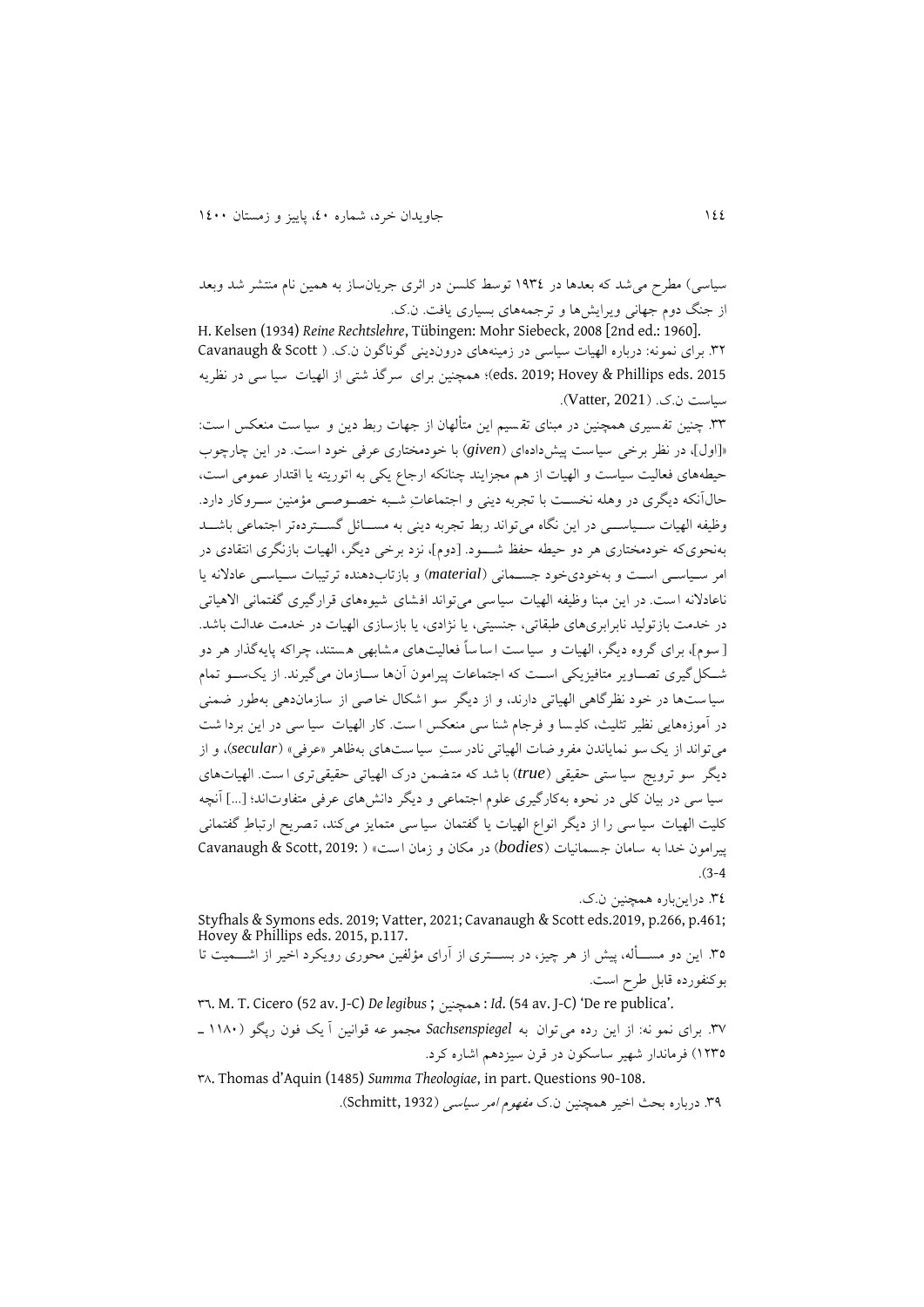.01 درباره مفهوم حکمرانی ن.ک. )1922 ,Schmitt).؛ درباره ســـیر دو زمینه حقوقی و الهیات ی مفهوم شــخصــیت )*personalité* )و مفهوم بازنمايی )*représentation* )و تحوالت آن در ســیر نظريه حقوقی دولت از قرن نوزدهم ن.ک. (332-362 Sinaeian, 2020, in part, 23-91, 332-362). مجموعه فخیم ت*اريخ مفهومي*، که در حد فاصل ١٩٧٢ تا ١٩٩٧ با نظارت متفکران برجستهای نظیر کوزلک و مشارکت متفکرانی نظیر بوکنفورده در هشت جلد مدون شد، حاوی مفاهیمی از این منظر نیز هست؛ برای نمونه درباره مفهوم ارگان )*organ* )ن.ک.

E. Böckenförde (1982) «Organ, Organismus, Organisation, politischer Körper», in O. Brunner et al eds. *Geschichtliche Grundbegriffe*, *4*, Stuttgart: Kletta-Cotta.

#### **References**

- Asad, T. (2018) *Secular Translations: Nation-State, Modern Self, and Calculative Reason*, New York: CUP.
- Arendt, H. (1958) *The Human Condition*, Chicago: UCP, 1998.
- Assmann, J. (2000) *Herrschaft und Heil*, *Politische Theologie in Ägypten, Israel und Europa*, Munich: Hanser.
- Bakounine, M. (1982) *Œuvres complètes*, *VIII*, Paris: Champ Libre.
- Bloch, E. (1918) *Geist der Utopie*, München et al.: Duncker & Humblot.
- Böckenförde, E. W. (1982) *Staat, Gesellschaft, Kirche*. Freiburg: Herder.
- Böckenförde, E. W. (1991) *Recht, Staat, und Freiheit*, Frankfurt: Suhrkamp.
- Böckenförde, E. W. (2020) *Religion, Law and Democracy: Selected writings*, Oxford: OUP.
- Bourdin, B. (2015) *Le christianisme et la question du théologico-politique*, Paris: Cerf.
- Brunner, O. et al. (eds.) (1982) *Geschichtliche Grundbegriffe, 4*, Stuttgart: Kletta-Cotta.
- Cavanaugh, W.T. & P. M. Scott (eds.) (2019) *The Wiley Blackwell Companion to*  Political Theology, 2<sup>nd</sup> ed. Sussex: Wiley Blackwell.
- Galli, C. (1996) *Genealogia della politica : Carl Schmitt e la crisi del pensiero politico moderno*, Bologna : Il Mulino.
- Galli, C. (2019) «Teologia politica: struttura e critica», *Teologie e politica*, Macerata : Quodlibet, pp.29-51.
- Gauchet, M. (1985) *Le désenchantement du monde: une histoire politique de la religion*, Paris : Gallimard.
- Gutierrez, G. (1971) *Theology of Liberation*, New York: Orbis, 1973.
- Habermas, J., Ch. Taylor (et al.) (2011) *The Power of Religion in the Public Sphere*, New York: CUP.
- Hovey, C. & E. Phillips (eds.) (2015) *The Cambridge Companion to Political Theology*, Cambridge: CUP.
- Kantorowicz, E. (1957) *The King's Two Bodies: A Study in Mediaeval Political Theology*, Princeton: PUP.
- Kelsen, H. (1922) «Gott und Staat», *Logos*, 11 (1922/23), pp.261-284.
- Kervégan, J.F. (2002) *Crise et pensée de la crise en droit*, Paris : ENS.
- Koselleck, R. (2010) « Repetitive Structures in Language and History », in *Performing the Past*, Amsterdam: AUP, pp.51-66.